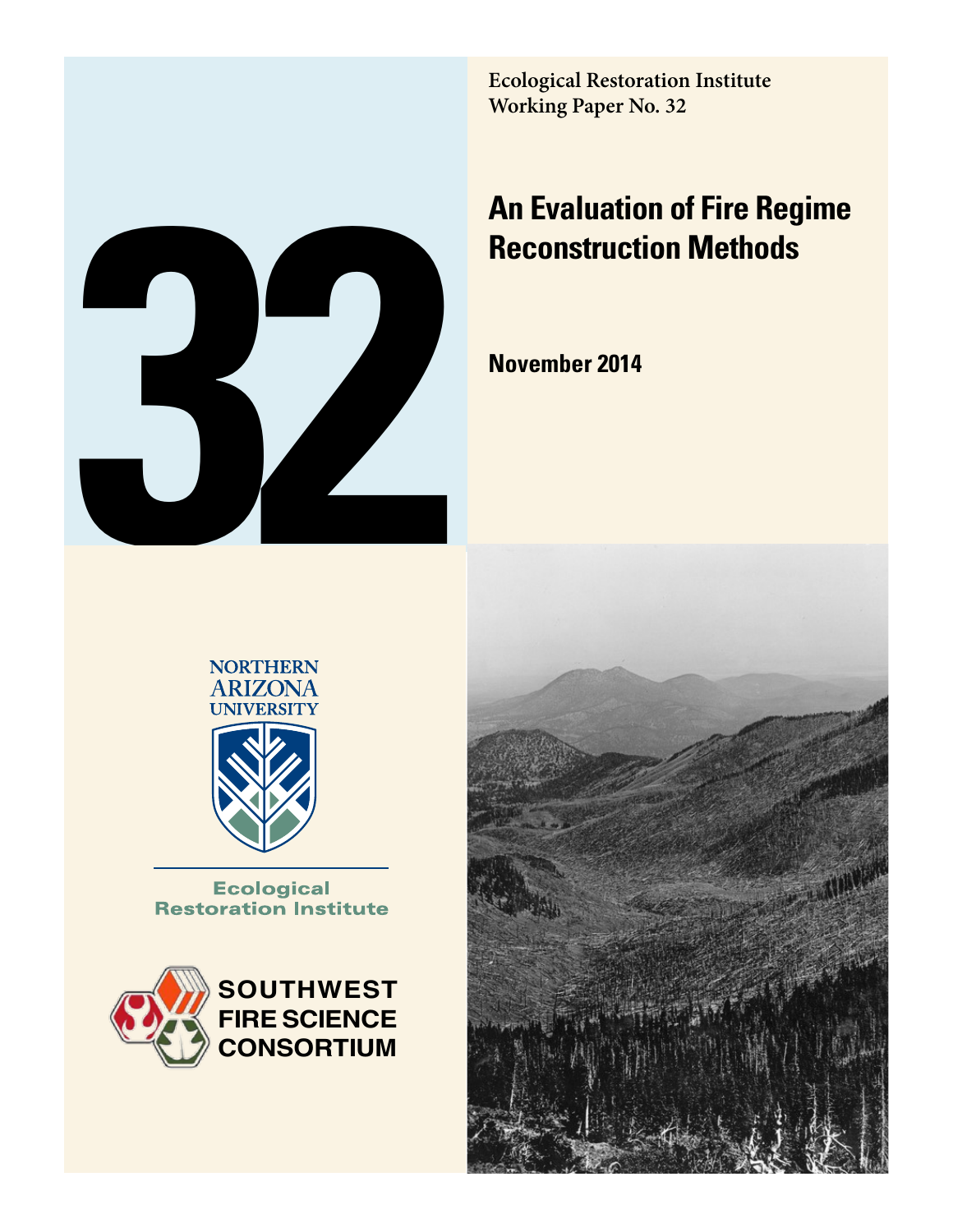# **Intermountain West Frequent-Fire Forest Restoration**

Ecological restoration is a practice that seeks to heal degraded ecosystems by reestablishing native species, structural characteristics, and ecological processes. The Society for Ecological Restoration International defines ecological restoration as "an intentional activity that initiates or accelerates the recovery of an ecosystem with respect to its health, integrity and sustainability….Restoration attempts to return an ecosystem to its historic trajectory" (Society for Ecological Restoration International Science and Policy Working Group 2004).

Most frequent-fire forests throughout the Intermountain West have been degraded during the last 150 years. Many of these forests are now dominated by unnaturally dense thickets of small trees, and lack their once diverse understory of grasses, sedges, and forbs. Forests in this condition are highly susceptible to damaging, stand-replacing fires and increased insect and disease epidemics. Restoration of these forests centers on reintroducing frequent, low-severity surface fires—often after thinning dense stands—and reestablishing productive understory plant communities.

The Ecological Restoration Institute at Northern Arizona University is a pioneer in researching, implementing, and monitoring ecological restoration of frequent-fire forests of the Intermountain West. By allowing natural processes, such as low-severity fire, to resume self-sustaining patterns, we hope to reestablish healthy forests that provide ecosystem services, wildlife habitat, and recreational opportunities.

The Southwest Fire Science Consortium (SWFSC) is a way for managers, scientists, and policy makers to interact and share science. SWFSC's goal is to see the best available science used to make management decisions and scientists working on the questions managers need answered. The SWFSC tries to bring together localized efforts to develop scientific information and to disseminate that to practitioners on the ground through an inclusive and open process.

This publication would not have been possible without funding from the USDA Forest Service and the Southwest Fire Science Consortium. The views and conclusions contained in this document are those of the author(s) and should not be interpreted as representing the opinions or policies of the United States Government. Mention of trade names or commercial products does not constitute their endorsement by the United States Government or the ERI.

Please use the following citation when referring to this Working Paper: Kent, L.Y. 2014. An Evaluation of Fire Regime Reconstruction Methods. ERI Working Paper No. 32. Ecological Restoration Institute and Southwest Fire Science Consortium, Northern Arizona University: Flagstaff, AZ. 15 p.

**Author:** Larissa Yocom Kent

**Reviewers:** Dan Binkley, Dave Egan, Robert Fahey, Will Flatley, Peter Fulé, David Huffman, Andrea Thode, Barb Satink Wolfson, Amy Waltz

**Series Editor:** Tayloe Dubay

**Cover Photo:** Historical photos like this one, which shows evidence of a large severe fire in spruce and aspen forests on the San Francisco Peaks near Flagstaff, AZ, taken in 1910, can provide rich historical information, but they are typically "snapshot" images, meaning that changes over time are not documented. A combination of methods used together is the strongest approach to reconstructing historical fire regimes. *Photo courtesy of USDA Forest Service, fs.usda.gov*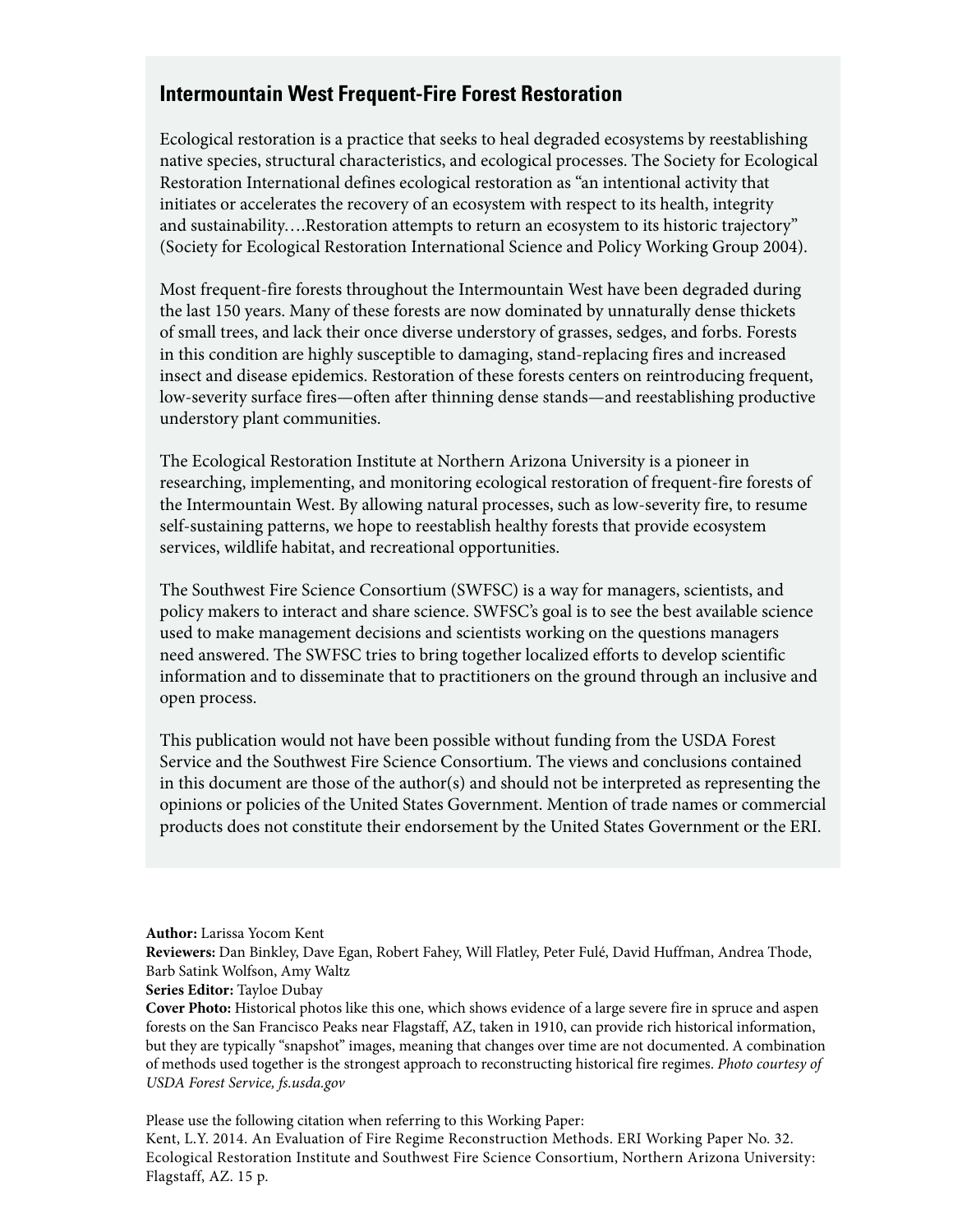# **Table of Contents**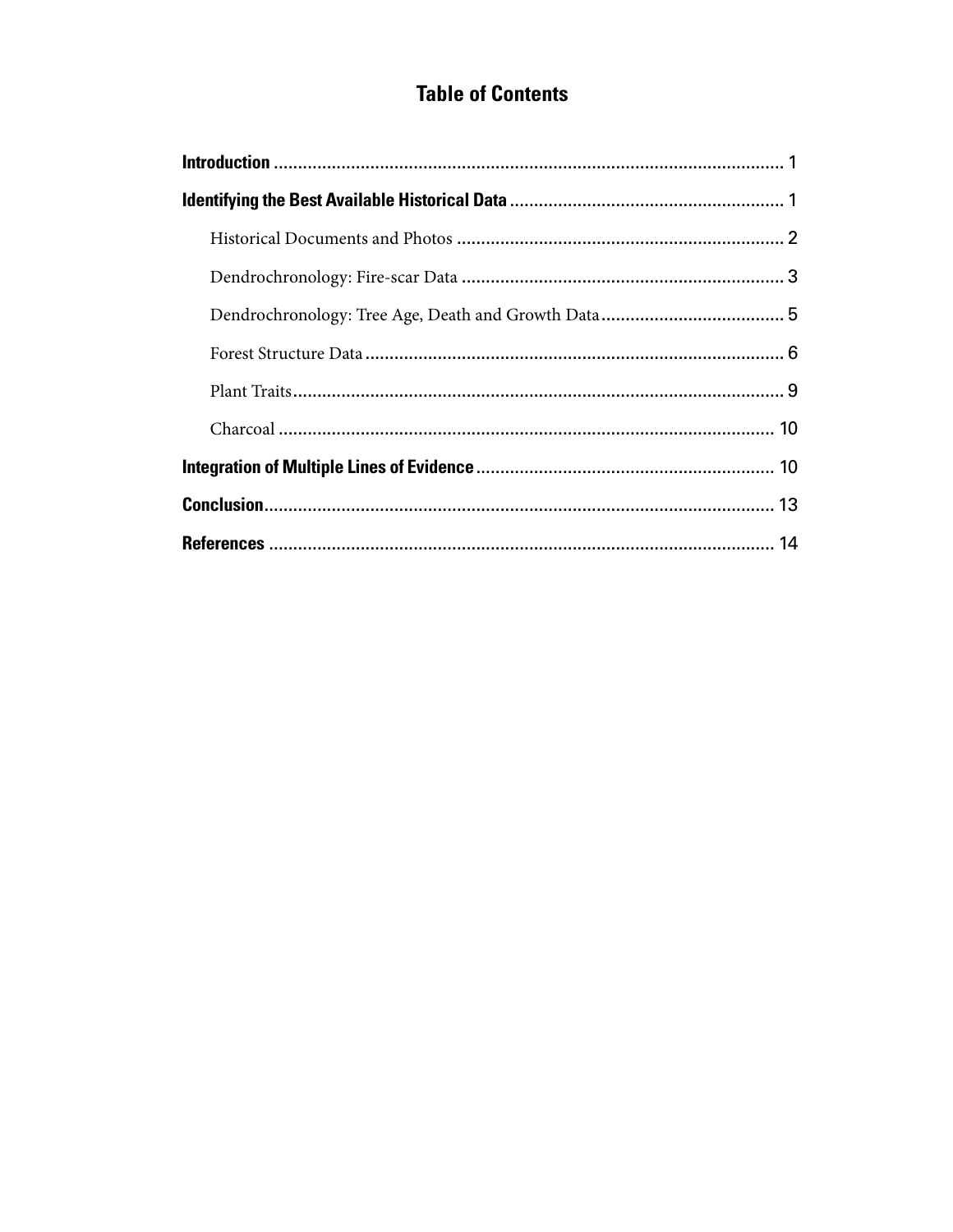### **Introduction**

#### *Reconstruction of Fire Regimes*

Fire is a fundamental disturbance process in ecology and has been a powerful agent of change in terrestrial ecosystems for millions of years. Understanding the role of fire on a landscape is critical for managing fire and forests for biodiversity, ecosystem function, and resilience to changes in climate. To better understand the role fire can play in forests today, researchers and managers have found it useful to reconstruct attributes of historical fire regimes before the onset of fire exclusion. Fire exclusion in the southwestern United States often occurred in the late 1800s, when activities such as grazing of domestic animals, logging, and fire suppression began on a widespread scale.

Information about past fire regimes can be a helpful reference to guide and inform land managers about current and future fire regime characteristics, patterns, and forest structure characteristics. Management activities that benefit from understanding past fire regimes include prescribed fire, managed wildfires for resource benefit, and mechanical treatments to reduce fire risk. Six fire regime attributes are often considered:

- Frequency: how often fires occur in a given area or region (see Box 1 for more detailed frequency terminology)
- Seasonality: time of year
- Severity: ecological effects of fire
- Type: surface or crown fire
- Size: area burned

1

Spatial complexity: pattern of severity within fire perimeter

Fire intensity, which is a measure of the heat of a fire, is a seventh fire regime attribute that cannot be reconstructed directly but is inferred from fire severity. Fire severity refers to the ecological effects of fire and is often quantified by overstory tree mortality. Each fire regime attribute can be characterized by an average condition (for example, an average fire frequency of 8 years) as well as a measure of variation (for example, a range in fire frequency of 2 to 20 years).

This working paper discusses several methods for reconstructing historical fire regimes:

- Historical documents and photos
- Dendrochronology: fire-scar data
- Dendrochronology: tree age, death and growth data
- Forest structure data
- Plant traits
- Charcoal

Each of these methods will be discussed in terms of

advantages, disadvantages, inherent uncertainties, and assumptions as well as temporal and spatial precision. The potential value and limitations for reconstructing historical forest structure and composition with each method are also briefly covered.

#### **Identifying the Best Available Historical Data**

Scientific work can be evaluated for quality based on a few key characteristics. Confidence in scientific work can be based on the type, amount, quality, and consistency of evidence, as well as the degree of agreement of the evidence (Mastrandrea et al. 2010). "Generally, evidence is most robust when there are multiple, consistent independent lines of high-quality evidence" (Mastrandrea et al. 2010).

Two kinds of evidence will be discussed in this working paper: direct and indirect evidence. Direct evidence is a measurement of the actual subject of interest. For example, temperature can be measured with a thermometer; therefore a thermometer reading is direct evidence of temperature. Indirect evidence requires an assumption; it is not a measurement of the actual subject of interest but it is a measure of something related. For example, frost-killed tomatoes are indirect evidence of temperature; if the tomatoes have frost damage, we have evidence (we can *infer*) that temperatures were below freezing.

Assumptions should be considered and a best estimate of the level of confidence should be developed for any assumption. It is particularly important to evaluate assumptions if the overall results of a study rest heavily on those assumptions. Uncertainty levels, both for assumptions and for the results, can be quantitatively or qualitatively assigned (Mastrandrea et al. 2010).

## **Box 1. How often do fires occur? Fire frequency definitions (from Agee 1993).**

*Fire frequency*: a general term referring to the recurrence of fire in a given area over time

*Fire event* (fire occurrence, fire incidence): a single fire or series of fires within an area at a particular time

*Fire interval* (fire-free interval or fire-return interval): the number of years between two successive fire events in a given area

*Mean fire interval* (mean fire-return interval): arithmetic average of all fire intervals in a given area over a given time period

*Fire rotation* (natural fire rotation): the length of time necessary for an area equal in size to the study area to burn

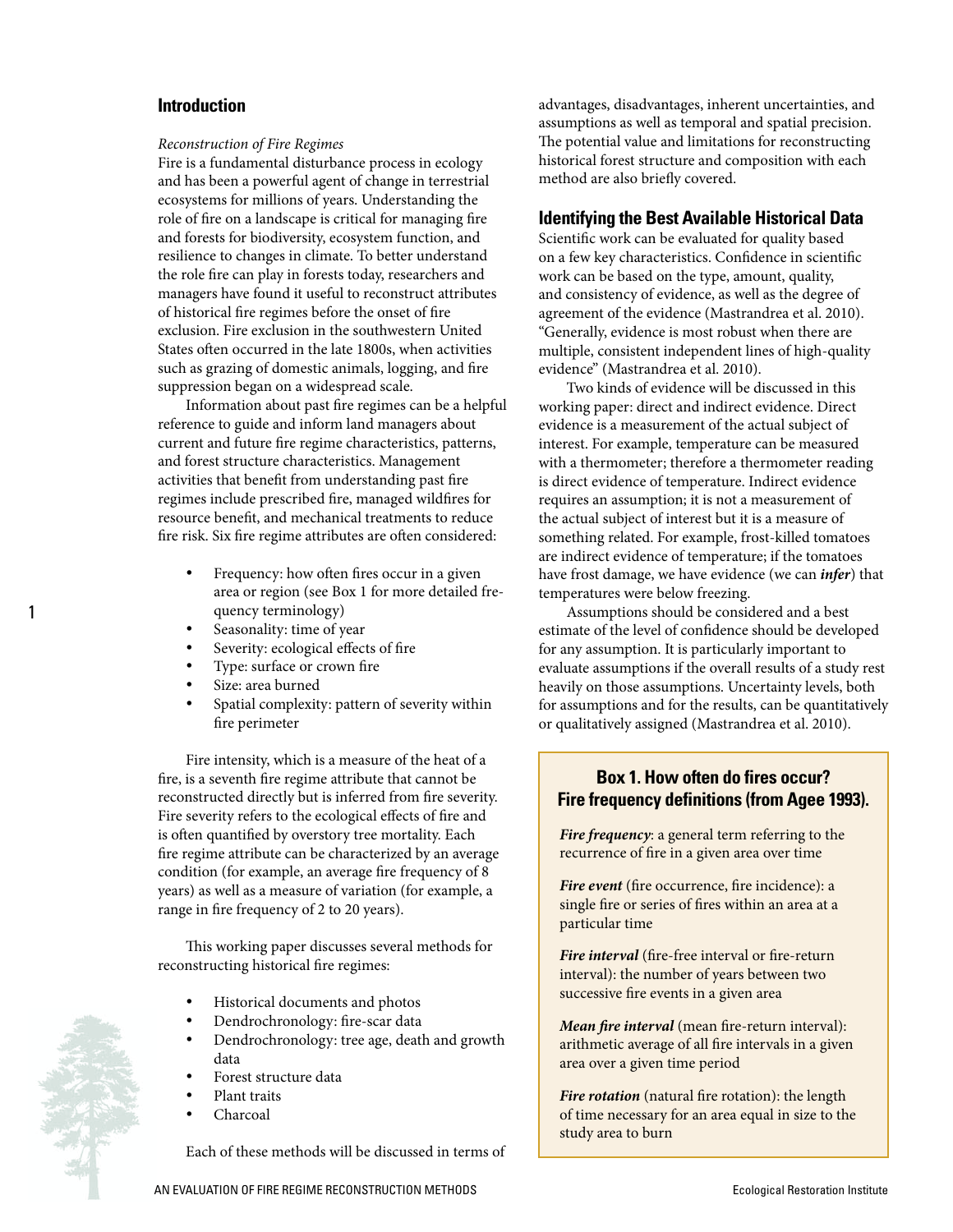# **Box 2. For more information about concepts and applications of historical ecology, generally and in the Southwest, see the following sources:**

- Balee, W. 1998. Advances in historical ecology. Columbia University Press, New York.
- Crumley, C. 1994. Historical ecology: Cultural knowledge and changing landscapes. School of American Research Press, Santa Fe, NM.
- Egan, D. and E. Howell. 2001. The historical ecology handbook: A restorationist's guide to reference ecosystems. Island Press, Washington, DC.
- Friederici, P. 2004. Establishing reference conditions for southwestern ponderosa pine forests. Ecological Restoration Institute Working Paper 7. Ecological Restoration Institute, Flagstaff, AZ.
- Kaufmann, M.R., L.S. Huckaby, C.M. Ragan, and J. Popp. 1998. Forest reference conditions for ecosystem management in the Sacramento Mountains, New Mexico. USDA Forest Service, RMRS-GTR-19. USDA Rocky Mountain Research Station, Fort Collins, CO.
- Larson, A.J., and D. Churchill. 2012. Tree spatial patterns in fire-frequent forests of western North America, including mechanisms of pattern formation and implications for designing fuel reduction and restoration treatments. *Forest Ecology and Management* 267: 74–92.
- Moore, M.M., W.W. Covington, and P.Z. Fulé. 1999. Reference conditions and ecological restoration: A southwestern ponderosa pine perspective. *Ecological Applications* 9: 1266- 1277.
- Rackam, O. 1980. Ancient woodland: Its history, vegetation and uses in England. Edward Arnold, London, England.
- Sheil, J. 1980. Historical ecology: The documentary evidence. Institute of Terrestrial Ecology, Cambridge, England.
- Smith, H.Y. and S.F. Arno. 1999. Eighty-eight years of change in a managed ponderosa pine forest. USDA Forest Service, RMRS-GTR-23. USDA Rocky Mountain Research Station, Ogden, UT.
- Swetnam, T.W., C.D. Allen, and J.L. Betancourt. 1999. Applied historical ecology: Using the past to manage the future. *Ecological Applications* 9: 1189-1206.

#### *Historical Documents and Photos*

Historical photos and documents, including timber company records, personal diaries, and expedition notes, can be valuable for understanding historical fire regimes because they provide written or visual evidence of conditions as people experienced them before the effects of fire exclusion changed forests throughout much of the Southwest. An example is an excerpt written by Lt. Edward Beale in 1857 during an expedition in northern Arizona: "... A vast forest of gigantic pines, intersected frequently with open glades, sprinkled all over with mountains, meadows, and wide savannahs, and covered with the richest grasses, was traversed by our party for many days" (Bell 1870). Example photos are shown in Figure 1. Although historical documents and photos can provide rich historical information about a place, they are typically "snapshot" descriptions or images, meaning that changes over time are not documented. One exception is when repeat photography is available (Webb et al. 2010).

Fire *frequency*, unless it is directly described in a historical document, must be inferred from descriptions or images of forest structure or fire severity. Old, large, widely-spaced trees, with or without fire-scar catfaces, likely experienced low-severity, high-frequency fire. Even-aged, densely spaced trees or places that were





**Figure 1.** Top: Photo showing evidence of large severe fire in spruce and aspen forests, San Francisco Peaks, near Flagstaff, AZ, 1910. Bot tom: Photo showing grasslands and scattered juniper trees, Reserve Valley, Apache National Forest, 1923. *Source of photos: fs.usda.gov.*

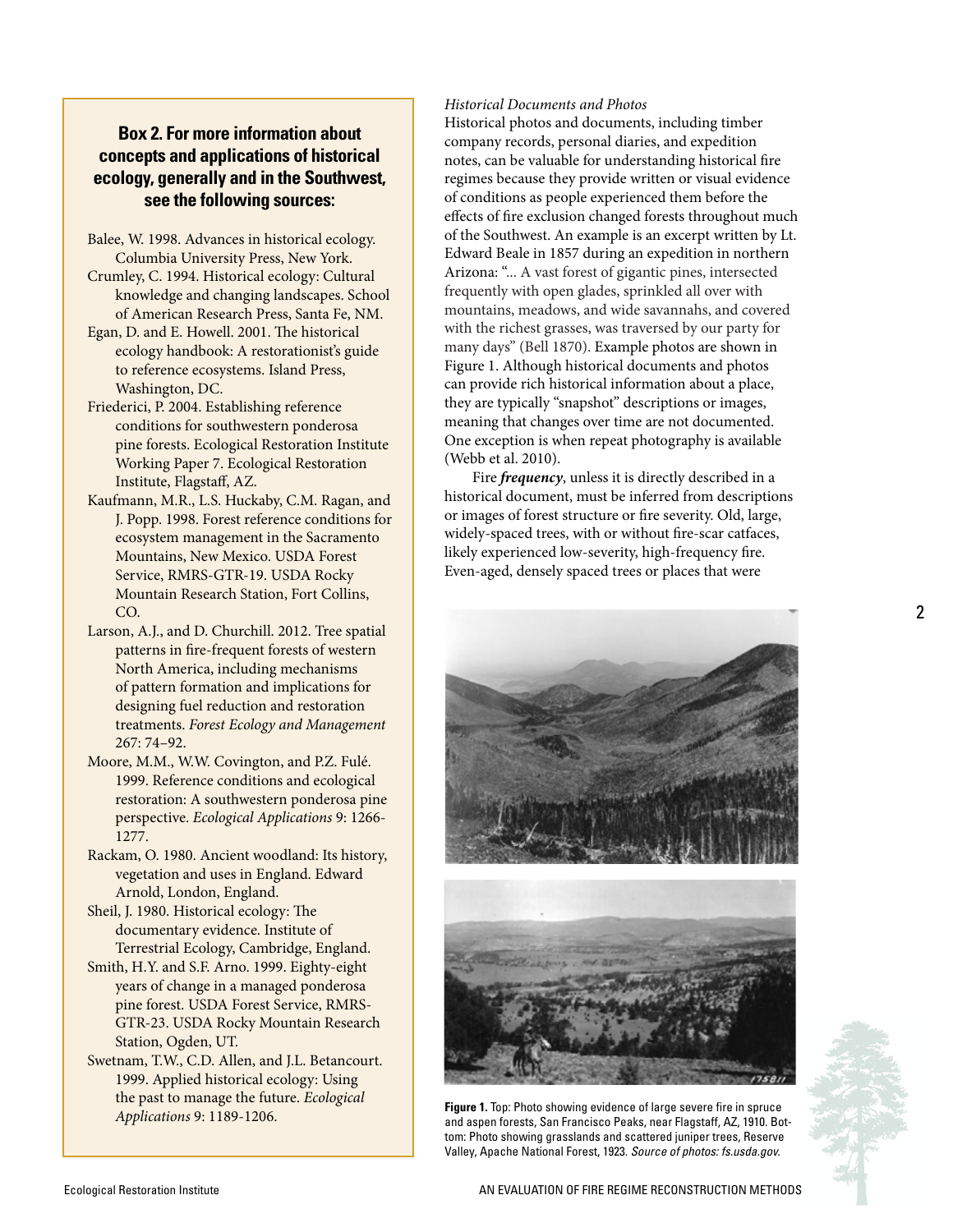photographed after high-severity fire, such as in the top photo in Figure 1, likely experienced infrequent but more high-severity fire. Any inferences about fire frequency from historical documents and photos are likely to have moderate to high degrees of uncertainty.

Most historical documents and photos are unlikely to provide information about historical fire *seasonality*, unless the season is directly mentioned in the text. Often fire *type* or *severity* is referred to in a historical document, and fire type and severity can also be seen in some historical photos. Fire type and severity can also sometimes be inferred from forest structure seen or described in historical documents and photos. Fire *size* is usually not possible to reconstruct with this method. Photos may not show the extent of a fire, or low-severity fire evidence may not be visible at a distance. Writers rarely explored forested areas thoroughly enough to be able to report fire sizes. A classic exception was F.E. Clements, who, in 1910, wrote a fairly thorough description of recent fires in lodgepole pine in Colorado (Clements 1910). It is also unlikely and rare that *spatial complexity* of historical fire regimes can be reconstructed from historical documents and photos.

#### Length of Reconstruction, Temporal Precision and Spatial Resolution

Historical documents and photos in the Southwest are available from the time when Europeans began exploring and living in the region. Except for documents associated with Spanish colonization, typically the earliest records are from the late 1800s and early 1900s. Temporal precision of fire evidence from historical documents and photos varies widely, from precise dates of fires published in newspapers (Bahre 1991) to descriptions of forests which contain a mention of a fire sometime in the past. For example, charred bark, which may be described in written documents or captured in photos, can last for many years on live trees. In terms of spatial resolution, photos often give a broad, landscape-scale view of a particular place, but detail is difficult to see on landscape-scale photos. Written documents vary in their spatial resolution, from travelers describing a specific place or route to a general description of a region.

#### Forest Structure and Composition

Written documents as well as photos can provide information about forest density and species. Good information can be found in surveys of early national forests (Leiberg et al. 1904, Lang and Stewart 1910, Woolsey 1911). However, many other historical documents and photos are limited to the places settlers and explorers happened to visit and document, they usually are not quantitative in nature, and qualitative descriptions of forests in historical documents can be interpreted in different ways. In addition, the authors of reports may have had biases or poor skill level in identifying species or characterizing forest density (Edmonds 2001).

Historical photos and documents may be most useful as supporting lines of evidence when combined with other methods of fire regime reconstruction.

#### *Dendrochronology: Fire-scar Data*

Fire scars are injuries formed in tree boles by exposure to heat from wildfire (Fig. 2). The injuries are formed when a fire kills a portion of a tree's cambium. Following the formation of a fire scar, the uninjured portion of a tree's cambium continues to grow and can begin to grow over the injury. Fire scars can be used to date exact years of fires and sometimes the seasons of past fires as well. Fire-scarred sections of live trees, stumps, snags or logs are sampled in the field and analyzed in the laboratory to determine precise years of historical fires.

Historical fire *frequency* can be easily calculated using fire scars (see Box 1). In a general sense, this is done by determining the specific years that fires scarred trees and then averaging the intervals between the scars. See Swetnam and Baisan (1996) for a good description of fire-scar data compilation and statistical description.

Critiques of fire-scar methods (Johnson and Gutsell 1994, Baker and Ehle 2001) have focused on the way fire frequency statistics are calculated from fire-scar



**Figure 2.** Top: multiple fire scars seen in a "catface" on a living tree. Bottom: sample showing multiple fire scars recorded in the wood of a tree, datable to the year and sometimes the season of a fire.

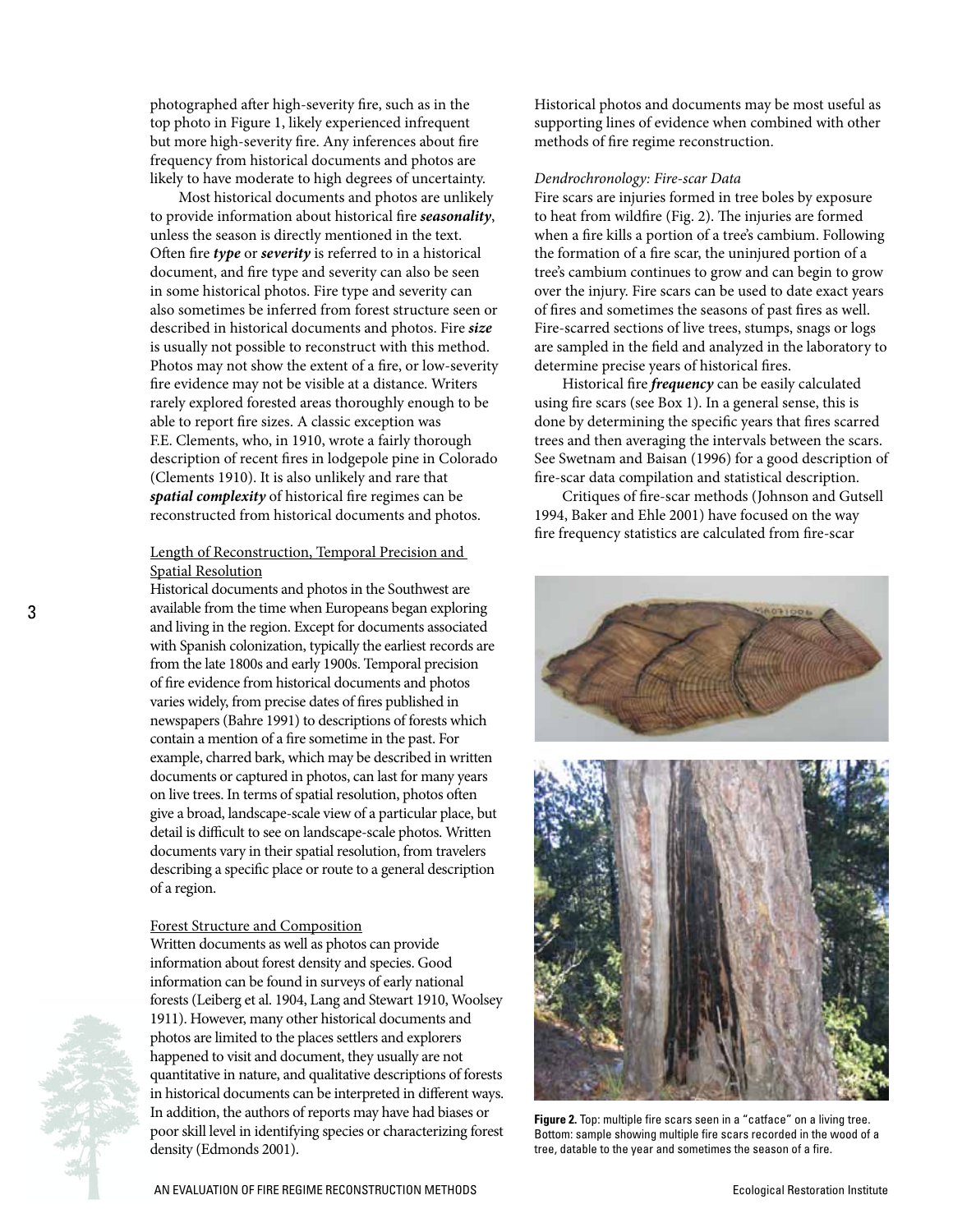dates. Mean fire interval calculations can be strongly influenced by the area sampled (Falk et al. 2007) as well as how many samples are collected. The more area that is searched or the more samples collected, the more fire dates will likely be found, as more small fire dates are picked up. Therefore it is important to understand the area and sample basis for reported mean fire interval statistics, especially when comparing statistics among studies or designing fire and forest management practices. Partially to address these issues, most recent fire-scar-based fire history studies report "filtered" mean fire intervals, which are intervals between more widely represented (widespread) fire dates. For example, researchers often report fire intervals between fire scars represented on at least 10% or 25% of recording samples (Swetnam and Baisan 1996; Fig. 3). This technique usually eliminates fire-scar dates that appear on only one or a few trees, and filtered fire interval statistics are relatively immune to changes in area or sample size (Van Horne and Fulé 2006). Another issue is whether the interval between the pith date of a tree and the date of the first fire scar should be included as a fire-free interval when calculating mean fire interval, with some arguing that small trees do not survive fire well and therefore must not have encountered fire until the first scar was formed (Baker and Ehle 2001). However, most trees are not scarred by surface fires; the lack of a scar on a tree cannot be used to indicate lack of surface fire around the tree. This issue affects the determination of fire frequency, since including the interval between the pith date and the first scar would tend to lengthen the mean fire interval calculated in most cases. Most researchers do not include the interval between pith dates and first scars in their calculations.

Another critique of fire-scar-based methods for reconstructing fire history is that researchers tend to collect samples in areas where fire-scarred trees are abundant. If researchers focus on areas with high numbers of fire-scarred trees, they might be bypassing areas that historically experienced high-intensity stand-replacing fires, which today would have few or no fire scars.

Finally, researchers typically collect samples from trees that have the largest number of fire scars. It has been argued that this "targeted" method of sampling is biased; it may result in a focus on trees or areas that burned more frequently than the average in the region. However, tests of this question in southwestern forests have shown that targeted sampling is the most efficient way to arrive at the same answer that random sampling would provide, with many fewer samples collected (Van Horne and Fulé 2006, Farris et al. 2013).

Using the position of a fire scar within an annual growth ring allows dendrochronologists to determine the approximate *season* that a fire occurred. Scars in the early part of an annual ring are formed early in the growing season and scars in the later part of an annual ring are formed late in the growing season.



**Figure 3.** Example of "filtering" to eliminate fire scars represented on one or few samples. Shown are fire charts from six different sites. Horizontal lines represent sites and vertical dashes represent fires. Top: all fires in each site and in all sites combined. Middle: years when a minimum of two samples were scarred in each site. Bottom: years when a minimum of 25% of recording samples and a minimum of two samples were scarred. Filtered fire interval statistics are relatively immune to changes in area or sample size. *From Yocom and Fulé 2012.* 

More specific timing of fire scar formation can be reconstructed if the timing of annual growth is known for a given species, region, and elevation. Seasonality often is determined for the majority but not all fire scars in a given study.

Fire scars can be used to reconstruct *type* and *severity* of fire. They are most often used to reconstruct low-severity surface fire regimes because the presence of a fire scar is an indication of low-severity fire at the scale of a tree; a fire injured but did not kill the tree. Where several trees are scarred by low-severity fire in the same year, it is inferred that a fire was a low-severity fire throughout the area, including in the spaces between the fire-scarred trees. Fire scars can also be used to supplement evidence of stand-replacing fires in crown fire regimes. For example, in Rocky Mountain National Park, fire scars were sampled around the edges of evenaged stands (the result of past stand-replacing fires) to verify the dates of those stand-replacing fires (Sibold et al. 2006).

Fire scars are "point-specific" evidence that a fire in the past occurred exactly where the tree is located (Swetnam and Baisan 1996). Fire scars usually cannot be used to reconstruct with certainty the *size* of fires that burned in the past, because "absence of evidence is not evidence of absence"; fires do not scar every tree within a fire perimeter, and some fires may burn few or no trees (Swetnam and Baisan 1996). In addition, firescar evidence of past fires can rot away or burn up in

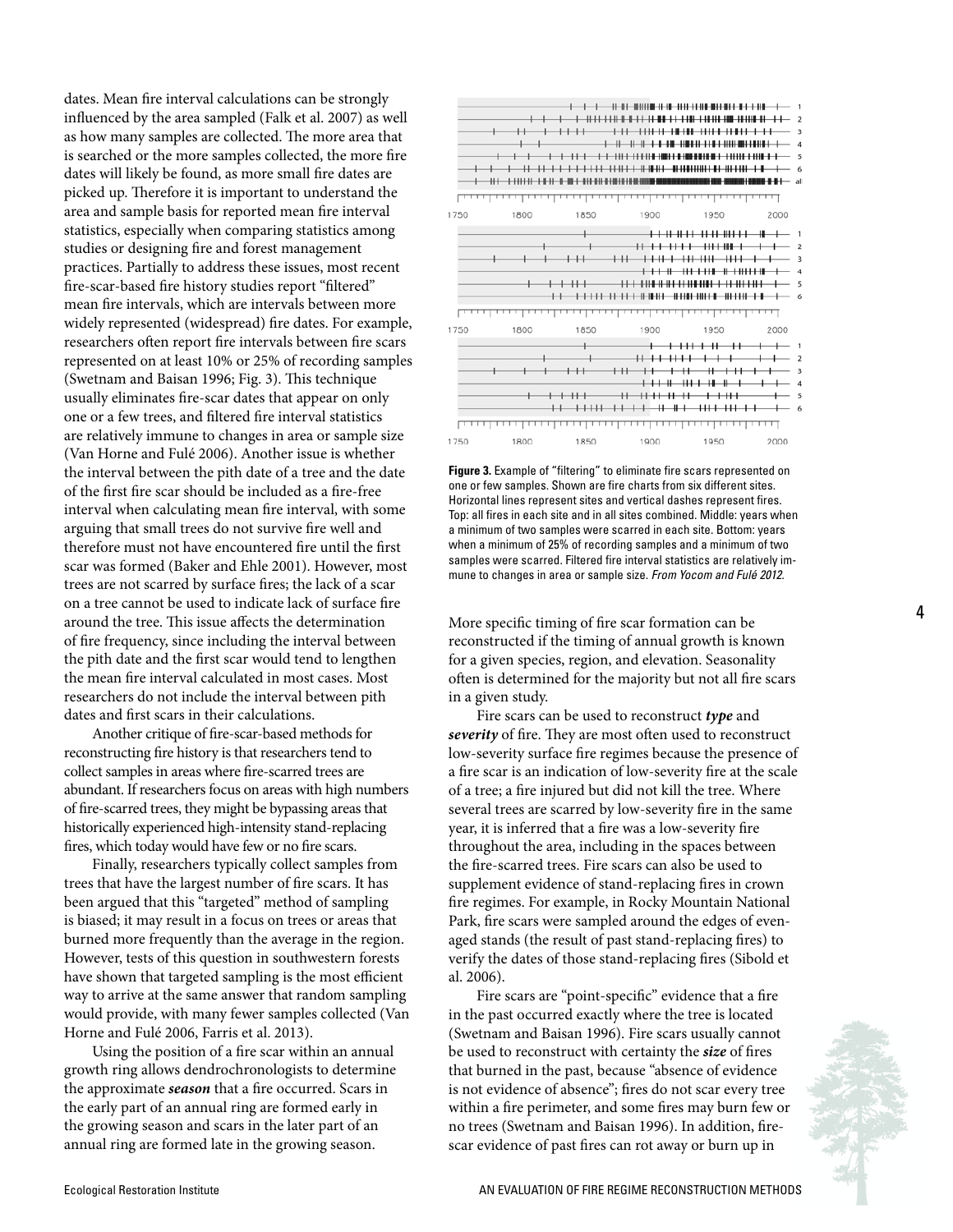

**Figure 4.** Spatial patterns of fire frequency from 1937 to 2000 calculated from (A) National Park Service Fire Atlas maps and (B) fire-scar data interpolated with Thiessen polygons. (C) The proportion of the study area occupied by each fire frequency class in the two maps (panels A and B). *From Farris et al. (2010).*

subsequent fires. However, there are methods that can be used to estimate past fire perimeters based on firescarred trees (Hessl et al. 2007). A study by Farris et al. (2010) compared National Park records with fire scar records and showed that fire scars allowed very accurate reconstruction of spatial patterns of fire (Fig. 4).

The fire-scar method alone is not effective for reconstructing *spatial complexity* of past fires. Because fires do not scar every tree, it cannot be known if a fire burned everywhere within a fire perimeter. Also, patches of high-severity fire within a low-severity fire may not be identified using only fire scars.

#### Length of Reconstruction, Temporal Precision and Spatial Resolution

The fire-scar method can be used to reconstruct the fire history of a site as far back in time as the oldest preserved wood in the site. In western North America, this typically means a fire history can be reconstructed for several hundred years (Grissino-Mayer 1995, Fulé et al. 2003, Brown et al. 2008a). In very long-lived trees, fire history from tree rings can be reconstructed for a much longer time period. The first fire recorded in giant sequoias in a 1993 study was in 1125 BCE and most records in the study went back to ~500 AD (Swetnam 1993). Exact years of historical fires are known with high precision and accuracy using the fire-scar method. In terms of spatial resolution, the fire-scar method has been used at widely varying spatial scales, from <2.5 acres to many thousands of acres.

#### Forest Structure and Composition

The fire-scar method cannot be used to reconstruct forest structure and composition, although identifying the species from which fire-scarred samples are taken is a common practice. Therefore the presence of particular species is known as far back in time as the tree samples extend.

For further reading on the fire-scar method of reconstructing fire history, see Johnson and Gutsell (1994), Swetnam and Baisan (1996), Minnich et al. (2000), Baker and Ehle (2001), Fulé et al. (2003) and Van Horne and Fulé (2006).

*Dendrochronology: Tree Age, Death and Growth Data* Tree-ring data besides fire scars can also be used to obtain information about historical fire regimes (Kipfmueller and Swetnam 2001). In particular, researchers use dendrochronology to look for evenaged stands of trees that presumably initiated after a stand-replacing fire. Other tree-ring approaches for determining past fire regime attributes include examining growth releases and determining the death dates of fire-killed trees (Johnson and Gutsell 1994). Caution must be used to differentiate fire-initiated stand establishment, tree death, or growth release from

5

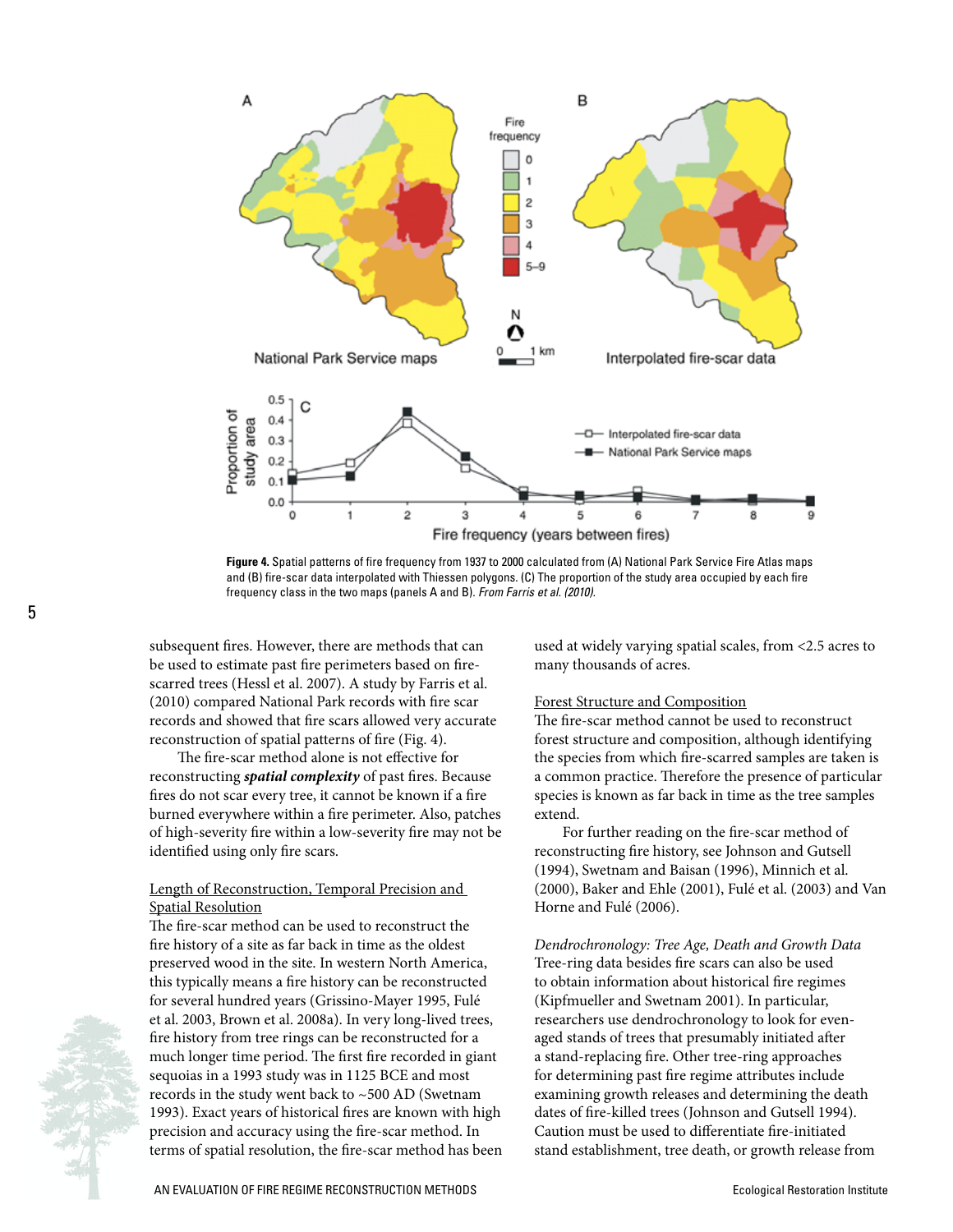establishment, death, or growth release after other high-severity disturbances (see Veblen et al. 1994), but they are useful in conjunction with other methods to reconstruct historical fire regime attributes. One example of using multiple lines of tree-ring evidence to reconstruct fire history in the Southwest is a study of mixed conifer forests in northern New Mexico and southern Colorado (Margolis et al. 2007). This study used inner-ring dates, outer-ring dates, tree-ring width changes and fire scars to show that stand-replacing fires coincided with strong droughts in the region.

Using tree age data, fire *frequency* of high-severity fire can be calculated using a statistical method very different from the method for calculating mean fire interval from fire scars. Instead, fire rotation can be estimated. Fire rotation is the time it would take for an area equivalent to the entire study area to burn. Some areas may burn more than once and other areas not at all (see Box 1 and Fig. 5). There are assumptions that go into calculating fire rotation. In the example in Figure 5 from Agee (1993), it is assumed that the first fire event (top right box) burned 100% of the area. However, as little as about 20% may have burned; subsequent highintensity fires wipe away the original evidence. If only



**Figure 5.** Example of a natural fire rotation (NFR) calculation. From Agee 1993. Tree age classes are shown in the top left box, resulting from 4 fire events. Fires occurred 300, 250, 100, and 50 years ago (other four boxes). The proportion of area burned in each fire was: 1.0, 0.3, 0.35, and 0.2. The total proportion of area burned is 1.85, over a time period of 300 years. The natural fire rotation is therefore 300/1.85, or 162 years.

20% burned in the first event, the natural fire rotation (NFR) would change from 162 years to 286 years.

*Seasonality* of historical fires cannot be reconstructed using tree age, growth release, or death data. In terms of fire *type* and *severity*, tree age, growth releases, and death dates are most useful in reconstructing high-severity fires. Tree death dates, even-aged germination dates, and tree growth releases all indicate some amount of high-severity historical fire. When tree age can be associated with discrete stands of trees, it is possible to reconstruct, with relatively high confidence, the *size* of past fires (e.g., Romme 1982, Margolis et al. 2011). With an intensive sampling design, it is also possible to reconstruct *spatial complexity* using a combination of tree ages and fire scars. For example, Brown et al. (2008b) used a combination of fire-scar data and tree age data in the Black Hills of South Dakota to conclude that the historical fire regime was dominated by low-severity surface fire but had patches of highseverity fire at the scale of <250 acres.

#### Length of Reconstruction, Temporal Precision and Spatial Resolution

One drawback to this method is that many times only the most recent high-severity fire can be reconstructed; often older evidence is lost in subsequent fires. Reconstructions using tree age data range in length from one fire date to several fires over hundreds of years. Precise dates of fires are difficult to obtain with tree age data alone, but precise dates can be obtained by collecting fire-scar samples from the perimeter of a historical high-severity fire (Sibold et al. 2006). The spatial resolution of fire regime reconstructions using dendrochronology data is limited only by the sampling design and the presence of trees with datable rings.

#### Forest Structure and Composition

Historical forest structure and composition are often reconstructed using tree-ring information. For example, Mast et al. (1999) reconstructed historical forest composition, age structure, and regeneration patterns in an unharvested ponderosa pine forest in northern Arizona. The researchers found a multimodal presettlement age distribution with the oldest tree having a center date of 1333 AD.

#### *Forest Structure Data*

Early forest structure data, including data from General Land Office (GLO) surveys and data derived from early aerial photographs, have been used in some cases to infer disturbance history of the forests. These methods are different than tree-age data obtained with dendrochronological methods because they use information like size of trees, tree density, and species composition at the time of sampling to infer disturbance history of forests instead of post-fire tree ages, death dates, or growth releases.

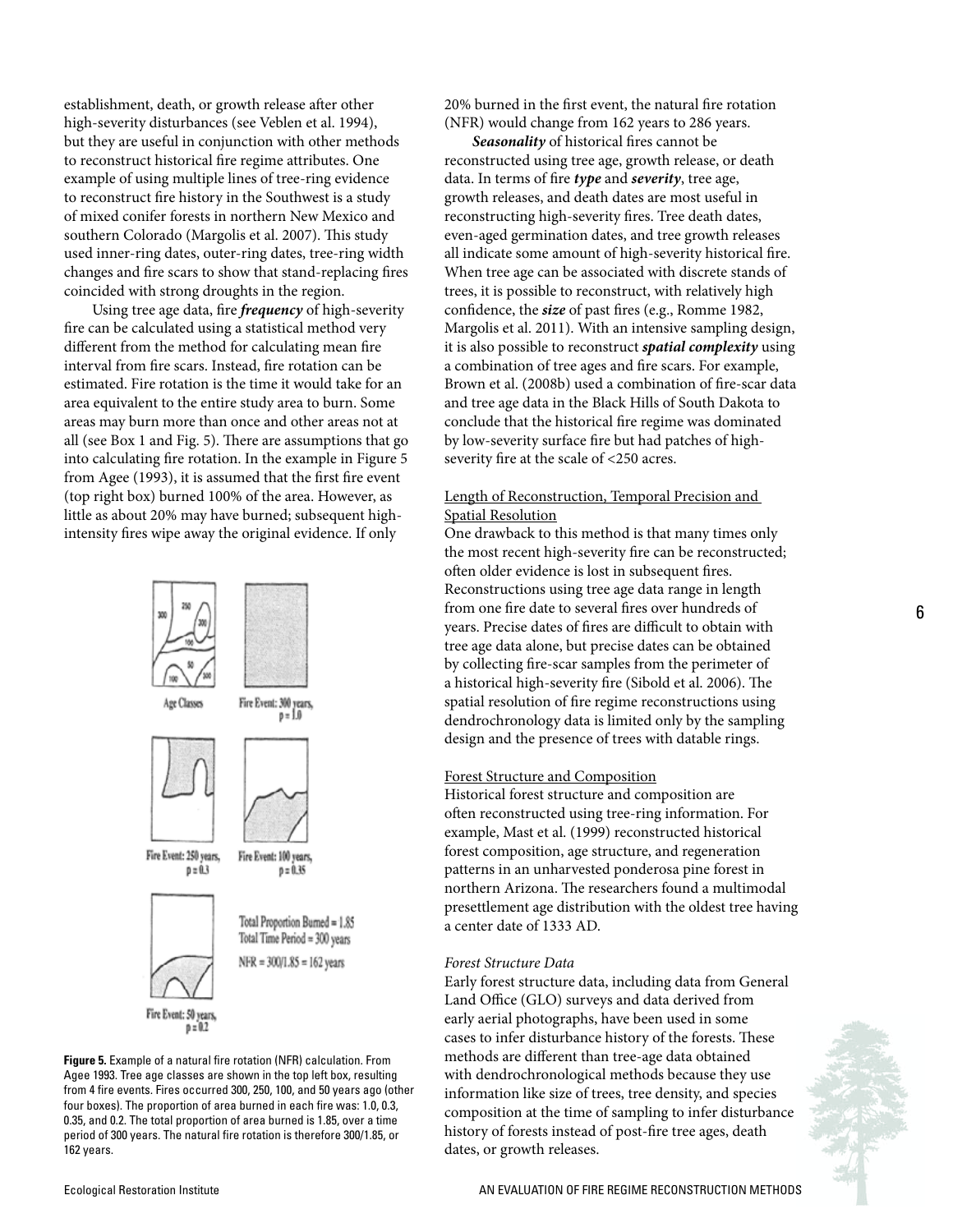Established by the federal government in the early 1800s, the General Land Office sent surveyors across much of the United States to map the country. Surveyors were required to note "bearing" trees at every mile mark (section corner) and half-mile mark (quarter section corner). Species, diameters, bearings, and distances from the corner were recorded for two or more bearing trees at each corner. In addition, surveyors wrote descriptions of vegetation, soil, and disturbances encountered along the lines between section corners (Whitney and Decant 2001). The GLO Survey data (also called Public Land Survey (PLS) data) have been used extensively to reconstruct historical forest structure, species composition, and forest type (Whitney and Decant 2001). Survey data including tree density, tree sizes, and species composition, have also been used less commonly to infer disturbance history. Examples include studies by Baker (2012) and Williams and Baker (2012a, 2013).

Another method for obtaining information about past forest structure is to use early aerial photographs. For example, Hessburg et al. (2007) used aerial photographs from the 1930s and 1940s in eastern Washington to estimate canopy cover, species composition, size classes of trees, number of canopy layers, and other variables. These variables were then used to infer disturbance history of the forest.

Deriving disturbance history from forest structure information has not been done uniformly across studies. This is likely because of differences in data types and characteristics, forest types, and relationships between fire and forest structure in particular areas. This makes comparisons among studies difficult. However, there are assumptions involved with each set of methods. Three example papers will be presented to illustrate assumptions as well as methods used to infer various fire regime attributes from forest structure data (Taylor and Skinner 1998, Hessburg et al. 2007, and Williams and Baker 2012a). These three papers were chosen because they use tree size, tree species, and/or tree density to infer historical fire history. Other studies that have used survey data have also used surveyor notes about disturbances encountered (e.g., Schulte and Mladenoff 2005, Williams and Baker 2012b) and they are not included as examples. In the first example paper, Taylor and Skinner (1998) used a combination of dendrochronology techniques and stand structure methods to infer historical fire history in the Klamath National Forest in northern California. The second example paper, by Hessburg et al. (2007), is described above. The third example paper, by Williams and Baker (2012a), classified forests in four areas of the western United States into fire severity categories based on reconstructed stand structure from the GLO data. Although the details of the methods in these three papers vary, some assumptions are consistent across the studies and include: 1) forest structure (size class structure) is related to the disturbance history of the

forest, 2) the disturbance that led to the documented forest structure was fire rather than another disturbance type such as wind or an insect outbreak, 3) fire exclusion and succession had little effect on the forest structure documented in photographs or surveys, and 4) some measure of tree size is related to tree age.

Because each example study used different methodology to infer historical fire regime information, the methods used in each study are summarized in Table 1.

*Severity* of historical fires was estimated in different ways by the three studies in Table 1. Hessburg et al. (2007) assumed that lower overstory *canopy cover* (<30%) indicated higher fire severity in the past. Williams and Baker (2012a) assumed that a *lower percentage of large trees and a higher percentage of small trees* (<20% large trees, >50% small trees, measured by bole size) indicated higher fire severity in the past. Taylor and Skinner (1998) assumed that fewer *taller trees* (<10 stems per 2.5 acres) indicated higher fire severity in the past.

The assumption that tree size and tree age are reliably correlated has been questioned (Fulé et al. 2014), given that "the relationship between age and size is frequently not very strong" (Spies 1998, p. 37), especially in shadetolerant species. Tree size may be limited by site quality, overcrowding, or climate, which would cause trees to remain the same size for decades. Another critique is that even if age and size are reliably correlated, there are other reasons trees could regenerate in cohorts, including bark beetles, wind, climate-induced mortality, climate-induced establishment, or fire exclusion (Fulé et al. 2014). "In some cases, different disturbance histories can produce similar size distributions of trees" (Spies 1998, p. 37). Post-wildfire regeneration is often inconsistent or delayed in dry western forests, with post-fire regeneration being non-existent, delayed, or dense and immediate (Savage and Mast 2005, Roccaforte et al. 2012).

For more on using forest structure to infer disturbance history, see Fulé et al. (2014), Williams and Baker (2014), and the three papers described in Table 1.

#### Length of Reconstruction, Temporal Precision and Spatial Resolution

The GLO surveys were conducted at around the time European settlers were arriving and altering land use and vegetation at a landscape scale (late 1800s in the Southwest). Aerial photos were taken over some areas in the 1930s and later. In many places, widespread changes had probably not yet occurred at the time of the surveys, and aerial photos also may predate heavy human influence on forests. The surveys and aerial photos, like historical documents and photos, are "snapshots"; changes through time are not captured. In terms of temporal precision, it is not possible to derive specific fire dates from forest structure data. A strength of using GLO survey data to reconstruct fire regimes is that the data cover large landscapes across large portions of the country.

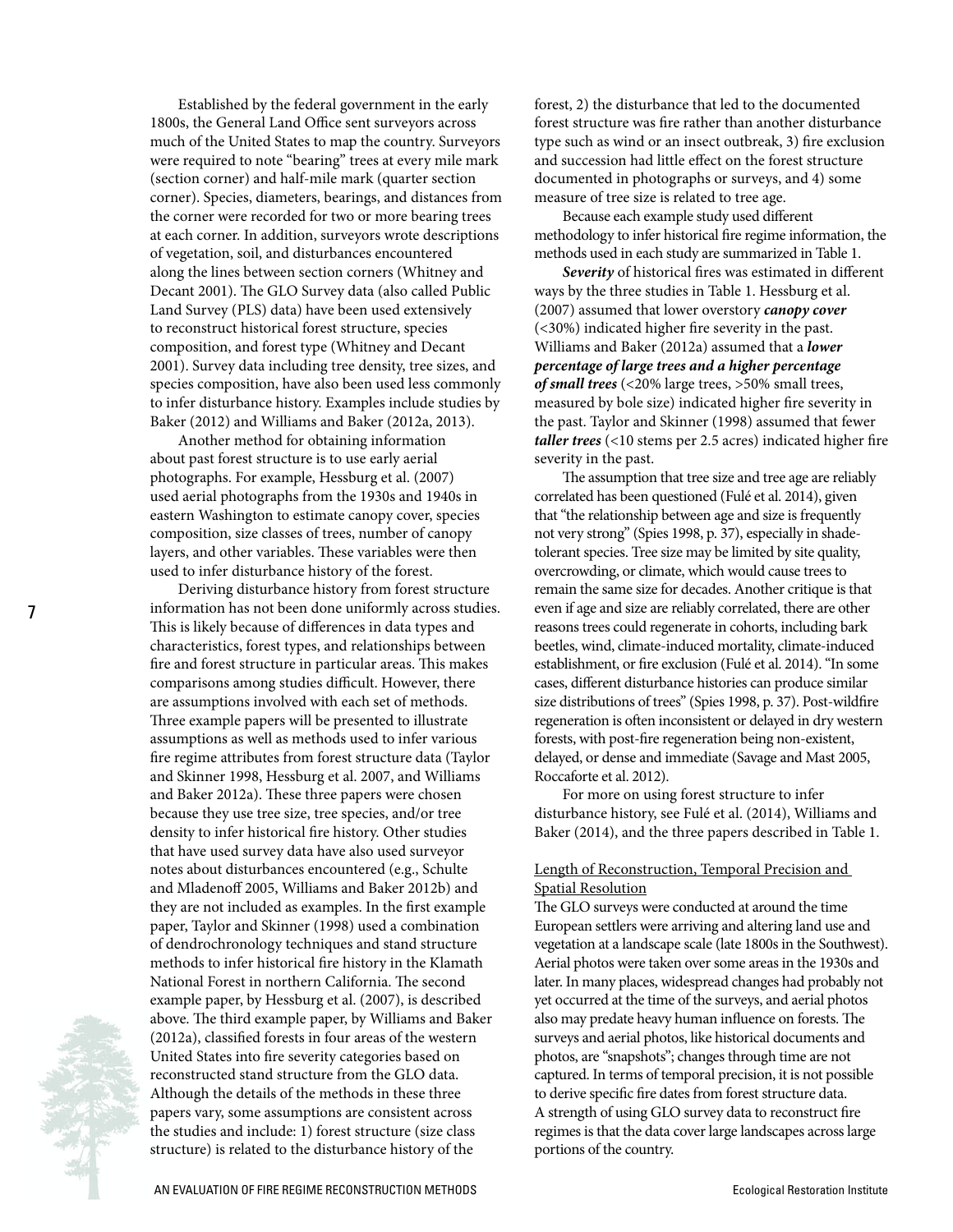| Fire regime attribute     | Hessburg et al. (2007)<br><b>Williams and Baker (2012a)</b>                                                                                                                                                                                                                                                                                                                                                                                                                                                                                                                                                                                      |                                                                                                                                                                                                                                                                                                                                                                                                                                                                                                                                                             | <b>Taylor and Skinner (1998)</b>                                                                                                                                                                                                                                                                                                                                                                                                                                                                                                                                                                                                                                                                                                                                                     |  |  |
|---------------------------|--------------------------------------------------------------------------------------------------------------------------------------------------------------------------------------------------------------------------------------------------------------------------------------------------------------------------------------------------------------------------------------------------------------------------------------------------------------------------------------------------------------------------------------------------------------------------------------------------------------------------------------------------|-------------------------------------------------------------------------------------------------------------------------------------------------------------------------------------------------------------------------------------------------------------------------------------------------------------------------------------------------------------------------------------------------------------------------------------------------------------------------------------------------------------------------------------------------------------|--------------------------------------------------------------------------------------------------------------------------------------------------------------------------------------------------------------------------------------------------------------------------------------------------------------------------------------------------------------------------------------------------------------------------------------------------------------------------------------------------------------------------------------------------------------------------------------------------------------------------------------------------------------------------------------------------------------------------------------------------------------------------------------|--|--|
| Frequency                 | Not reconstructed                                                                                                                                                                                                                                                                                                                                                                                                                                                                                                                                                                                                                                | Using GLO survey data, "we<br>estimated fire rotation as<br>the number of years a fire<br>was detectable divided by the<br>percentage of the landscape<br>burned by high-severity fire."<br>"We estimated the time a fire was<br>detectable as the time it took for<br>a tree to grow to the cut-off size<br>for a 'large' tree." For example, "in<br>northern Arizona, an average 40-<br>cm tree is about 120 years old." 120<br>years is therefore "the maximum<br>length of time a fire could be<br>recognized using this structure-<br>based approach." | Used data from fire-scarred trees<br>(dendrochronology methods)                                                                                                                                                                                                                                                                                                                                                                                                                                                                                                                                                                                                                                                                                                                      |  |  |
| Seasonality               | Not reconstructed                                                                                                                                                                                                                                                                                                                                                                                                                                                                                                                                                                                                                                | Not reconstructed                                                                                                                                                                                                                                                                                                                                                                                                                                                                                                                                           | Used data from fire-scarred trees<br>(dendrochronology methods)                                                                                                                                                                                                                                                                                                                                                                                                                                                                                                                                                                                                                                                                                                                      |  |  |
| <b>Severity</b>           | Using aerial photos from the<br>1930s and 1940s: "overstory<br>canopy percentage classes (=<br>overstory canopy remaining<br>classes, ≥80%, 30.1-79.9%,<br>$\leq$ 30%)" [were] used to define<br>low, mixed and high severity<br>fires." In some patches, "the<br>fire tolerance of the cover type<br>was also used to predict the<br>most likely fire severity.<br>Cover type was used where<br>overstory canopy percentage<br>exceeded 80%, and where it<br>was impossible to discern from<br>structural attributes alone<br>whether severity was high<br>(stand replacing fire from a<br>long time ago) or low (surface<br>fire maintained)." | Using GLO survey data and forest<br>structure data reconstructed from<br>survey data: "low-severity fire<br>was assigned if: (1) mean tree<br>density was $< 178$ trees ha <sup>-1</sup> , (2)<br>the percentage of large trees was ><br>29.2%, and (3) the percentage of<br>small trees was < 46.9%.  High<br>severity was defined as having a<br>percentage of small trees > 50%<br>and a percentage of large trees <<br>20%.  Remaining areas  were<br>classified as mixed severity."                                                                    | At plot level: tree age obtained using<br>dendrochronology. Then "we calculated<br>a measure of fire severity as the average<br>number of 60-year periods in which<br>trees regenerated. Presumably, plots<br>with trees in fewer 60-year age-classes<br>characterize stands that have burned<br>more severely than those with more age-<br>classes."<br>At stand level, using aerial photographs<br>from 1944 to 1975: "Severity patches<br>were mapped using the relative density<br>of short even-aged stems and taller,<br>older trees that survived successive fires.<br>High-severity patches had <10 tall stems<br>ha <sup>-1</sup> , moderate-severity patches had<br>10-20 tall stems ha <sup>-1</sup> , and low-severity<br>patches had >20 tall stems ha <sup>-1</sup> ." |  |  |
| <b>Type</b>               | Not specifically reconstructed,<br>although often "low-severity"<br>implies surface fire and "high-<br>severity implies crown fire                                                                                                                                                                                                                                                                                                                                                                                                                                                                                                               | Not specifically reconstructed,<br>although often "low-severity"<br>implies surface fire and "high-<br>severity implies crown fire                                                                                                                                                                                                                                                                                                                                                                                                                          | Not specifically reconstructed, although<br>often "low-severity" implies surface fire<br>and "high-severity implies crown fire                                                                                                                                                                                                                                                                                                                                                                                                                                                                                                                                                                                                                                                       |  |  |
| <b>Size</b>               | Not reconstructed                                                                                                                                                                                                                                                                                                                                                                                                                                                                                                                                                                                                                                | Not reconstructed                                                                                                                                                                                                                                                                                                                                                                                                                                                                                                                                           | Used data from fire-scarred trees<br>(dendrochronology methods)                                                                                                                                                                                                                                                                                                                                                                                                                                                                                                                                                                                                                                                                                                                      |  |  |
| <b>Spatial complexity</b> | Not reconstructed                                                                                                                                                                                                                                                                                                                                                                                                                                                                                                                                                                                                                                | Not reconstructed                                                                                                                                                                                                                                                                                                                                                                                                                                                                                                                                           | Not reconstructed                                                                                                                                                                                                                                                                                                                                                                                                                                                                                                                                                                                                                                                                                                                                                                    |  |  |

**Table 1.** Summary of methods used by three different studies to infer various fire regime attributes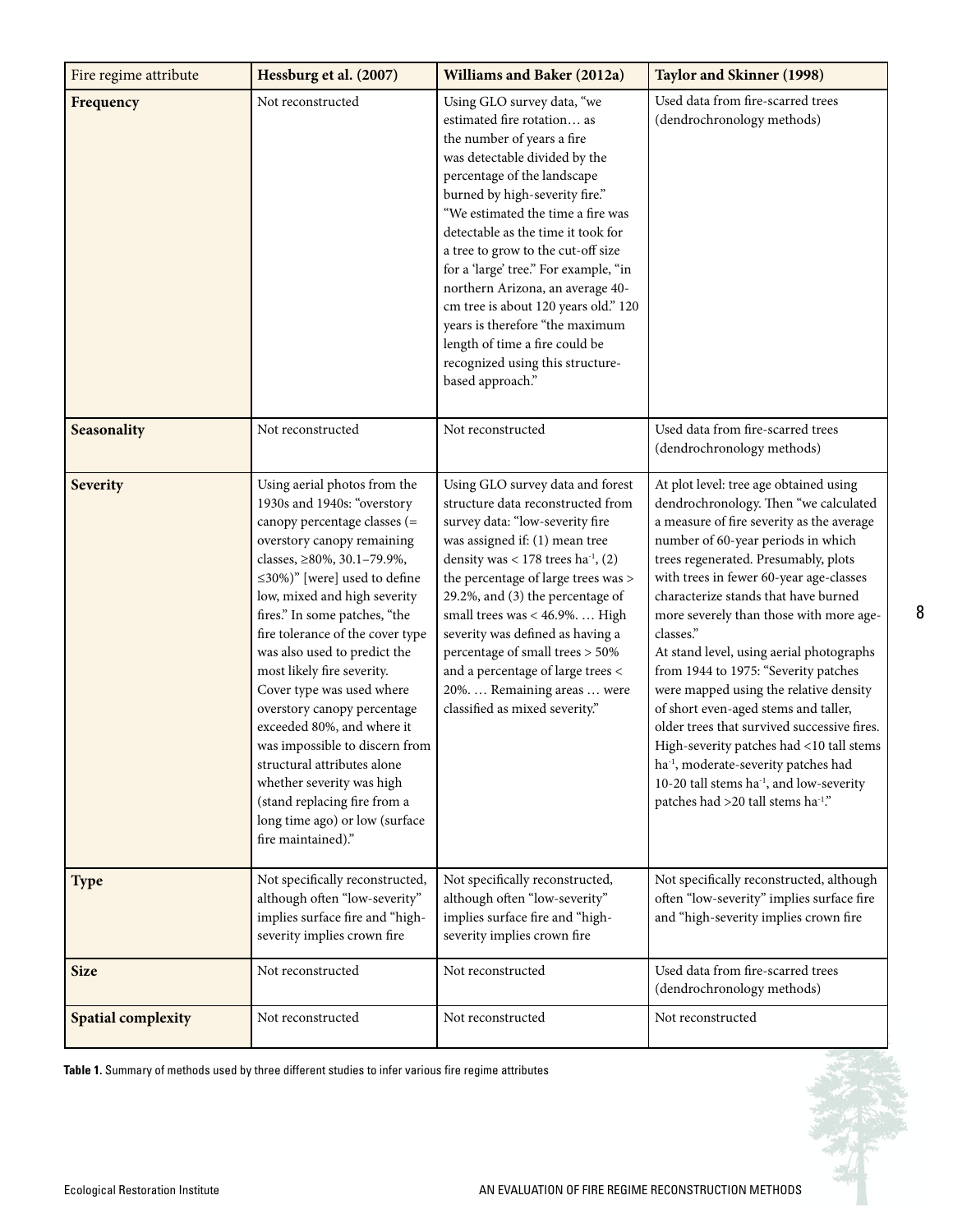#### Forest Structure and Composition

Structure and composition of historical forests has often been reconstructed using GLO data (e.g., Radeloff et al. 1999, Leahy and Pregitzer 2003, Whipple et al. 2010). Critiques of forest reconstructions using GLO data include the possibility of error and ambiguity in tree identification, survey contract fraud, surveyor bias in selection of bearing trees (small and large trees were often avoided), the "snapshot" nature of the survey records, and the underestimation of small features on township maps (Bourdo 1956, Schulte and Mladenoff 2001, Whitney and Decant 2001). However, Williams and Baker (2010) quantified measurement error and selection bias at 384 survey corners in the western United States and concluded that surveyor bias and measurement errors were fairly low. Schulte and Mladenoff (2001) concluded that survey data are most appropriately used over a broad spatial scale and at coarse spatial resolution, and with complementary data from other historical sources. For example, Batek et al. (1999) used survey data to reconstruct vegetation in the Missouri Ozarks and fire-scarred trees to reconstruct fire regimes, which resulted in data that could be compared. They concluded that fire played a large role in influencing vegetation patterns in that region.

Using GLO data to reconstruct forest density can also be done, but caution should be used because, depending on the methods, it may overestimate tree density. Hagmann et al. (2013) compared tree density reconstructed using GLO data with tree density recorded in historical timber inventories on the former Klamath Indian Reservation in Oregon. They found that a GLObased reconstruction (Baker 2012) resulted in tree densities nearly 2.5 times higher than tree densities recorded in the timber inventories. The authors ruled out differences in diameter limits, timing of the two datasets, and disturbance events between the time of the GLO surveys and the timber inventories as potential reasons for the differences in tree density between the GLO-based methods and the timber inventories, and concluded that tree density was overestimated using GLO data and methods (Hagmann et al. 2013). The results of this study in Oregon have not been replicated in other parts of the western United States.

#### *Plant Traits*

Plant traits that give plants increased fitness in particular fire regimes can be used to infer that, over long time periods, those species survived and even thrived in those fire regimes. An example that is often cited is the thick bark of ponderosa pine and some other conifers. Thick bark gives trees a competitive advantage over thin-barked tree species in a lowintensity surface fire regime because they can live through multiple fires with little to no disruption, while trees with thin bark often die. It is inferred that frequent surface fires were part of the "evolutionary

environment" for ponderosa pines and many other conifers with thick bark (Covington 2003). He et al. (2012) found that the development of thick bark in pines coincided 126 million years ago with a rise in low-intensity surface fire. On the other hand, many other tree species with thick bark are not associated with low-intensity surface fire (Paine et al. 2010).

The plant trait method must be used with caution because it is difficult to ascertain that plant traits that currently give plants advantages in particular fire regimes were selected for by fire or if they were selected by some other agent. For example, the ability to resprout is often cited as a stand-replacing fire adaptation, but there are other disturbances after which it is advantageous for plants to be able to resprout. Those disturbances include flooding, windstorms, drought, landslides, and herbivory (Bond and Midgley 2001). Therefore, it is possible that resprouting species have not experienced stand-replacing fire over an evolutionary time period. However, it has also been argued that no matter what the original conditions particular traits evolved in, plant traits that increase fitness in particular fire regimes today are important and can be used by managers to predict plant dynamics under alternative fire regime scenarios (Keeley et al. 2011).

Historical fire *frequency* can be estimated using the fire frequency in which plants can persist today. For example, increased fire frequency due to an invasion of cheatgrass across western North America has resulted in vastly different species composition in many areas. It was estimated that before the invasion of cheatgrass on the Snake River Plains in Idaho, fire return intervals were several decades long, but with much more frequent fire (<5 years) it was not possible for native plants to persist on the landscape (Whisenant 1990). Therefore, we can infer that fire frequency was historically on the order of decades rather than years where those native plants lived over an evolutionary time scale.

Historical fire *seasonality* can also be inferred from how plants respond to fire in different seasons today. For example, in California chaparral, historically fires burned in late summer or fall when soil moisture was low. Spring prescribed burns, when soil moisture is higher, impair the germination of certain native species (Le Fer and Parker 2005). It can be inferred that fires burned in late summer or fall over an evolutionary time span, in at least some locations, for those species to have persisted on the landscape.

Fire *type* and *severity* can also be inferred from plant traits. Some plants depend on high-severity crown fire to persist. For example, serotinous lodgepole pines have a competitive advantage after high-severity fires. We can infer that, over an evolutionary time frame, serotinous lodgepole pines experienced some high-severity fires. However, many lodgepole pine trees also produce non-serotinous cones, which would be consistent with conditions that did not include only high-severity fires. *Size* and *spatial complexity*

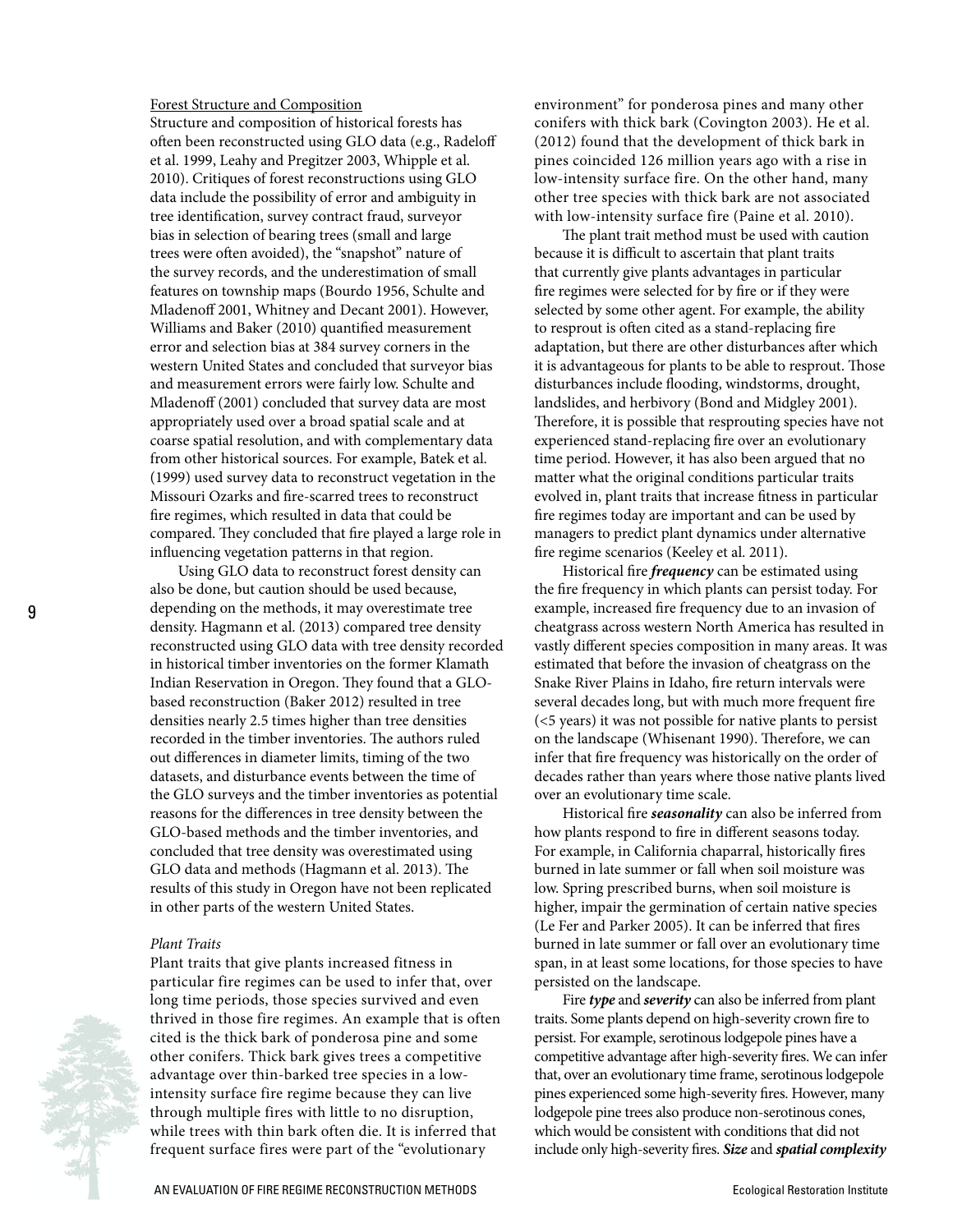of fires in historical fire regimes cannot be inferred using plant traits.

Inferences from plant traits come with a low degree of certainty because evolution may not have occurred in response to a homogeneous landscape and fire regime.

#### Length of Reconstruction, Temporal Precision and Spatial Resolution

Plant traits are used to infer fire regimes over thousands to millions of years, rather than at the scale of human history. Plant traits cannot be used specifically to infer fire regimes at the time of fire exclusion in the late 1800s, although the vegetation communities present at that time were shaped in part by the existing fire regimes. Using plant traits gives us zero temporal precision; no particular fire dates can be known by understanding plant traits. Plant traits can be used to understand historical fire attributes at the scale of species distributions. Individual fires, including size or location, cannot be reconstructed.

#### Forest Structure and Composition

Specific historical forest structure and composition cannot be determined by knowing plant traits, although generalizations can be made. Species that can resprout and species that have serotinous seeds are likely to form even-aged stands, for example.

#### *Charcoal*

Charcoal particles formed during wildfires are found in lakes, bogs, wetlands, and in soil. They are extracted for research purposes with sediment cores in wet areas (Whitlock and Larsen 2001) and with soil cores from the soil profile within forest stands (Carcaillet et al. 2002, Fesenmyer and Christensen 2010). Charcoal particles are dated in the laboratory using radiocarbon dating to estimate individual fire dates. Charcoal can be found at the site of a past fire or deposited by overland flow (Gardner and Whitlock 2001).

Fire *frequency* can be reconstructed with charcoal, but not with the precision of fire-scar records. *Seasonality*, fire *type*, and *severity* cannot be reconstructed using charcoal records. Determining the *size* of fires using charcoal evidence depends on whether sediment charcoal or soil charcoal is used. With sediment charcoal, a peak in charcoal can mean a fire at the edge of a lake or a fire several kilometers away, depending on wind and other factors (Gardner and Whitlock 2001). However, soil charcoal can be used to reconstruct fire history at or very near the site that the soil charcoal is found (Fesenmyer and Christensen 2010). Finally, *spatial complexity* of historical fire regimes cannot be reconstructed using charcoal records.

#### Length of Reconstruction, Temporal Precision and Spatial Resolution

One strength of the charcoal sediment technique is that it allows the reconstruction of fire history for much longer than the fire-scar method. For example, fire history, vegetation, and paleoclimate were reconstructed for the last 13,500 years on the Kaibab Plateau in northern Arizona (Weng and Jackson 1999), with results indicating dynamic climate, vegetation, and fire regimes over millennia. In terms of temporal precision, historical fires cannot be dated to a precise year using the charcoal method. This method is most useful in areas where the historical fire return interval was on the order of decades rather than years, since with very frequent fires a nearly steady stream of charcoal is deposited, and individual events cannot be identified.

#### Forest Structure and Composition

Another strength of charcoal studies is that the length of the reconstructions allows the comparison of fire with long-term climate and vegetation changes reconstructed from pollen records (Anderson et al. 2008). Usually charcoal alone is not used to reconstruct forest structure and composition, although wood structure in soil charcoal can be assessed to learn more about forest composition.

#### **Integration of Multiple Lines of Evidence**

A combination of methods used together is the strongest approach to reconstructing historical fire regimes (example studies that use two or more lines of evidence include Kaye and Swetnam 1999, Whitlock et al. 2004, and Margolis et al. 2011). Multiple lines of evidence that point in the same direction give managers a stronger basis for inferences about characteristics of a historical fire regime. Researchers in the Southwest are extraordinarily fortunate to have several of these methods available for reconstructing historical fire regimes. This is not the case in many other parts of the world. For example, fire scars do not form in all tree species, wood may be highly susceptible to rot, historical written and photographic evidence may not be available, an area may not be suitable for charcoal sampling, and land surveys may not have been carried out.

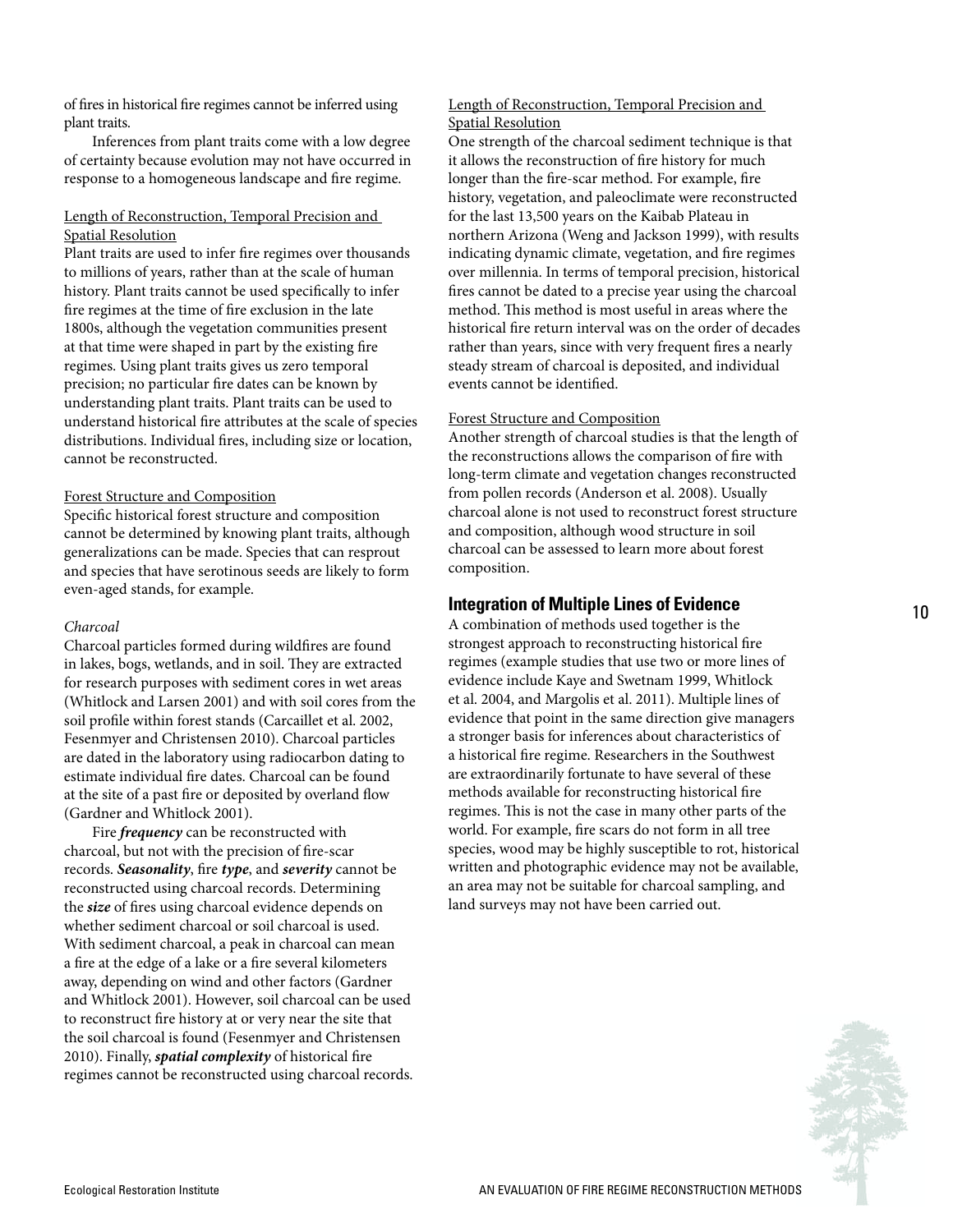|                                                        | Historical<br>documents and<br>photos                                                                                                                   | Fire scars                                                                                                                                                                                                                                            | Tree age, death &<br>growth data                                                                                                                                                                                                                                             | Forest structure<br>data                                                                                                                                                                                                                                 | Plant traits                                                                                                                                                                                                                   | Charcoal                                                                                                                                                                                                        |
|--------------------------------------------------------|---------------------------------------------------------------------------------------------------------------------------------------------------------|-------------------------------------------------------------------------------------------------------------------------------------------------------------------------------------------------------------------------------------------------------|------------------------------------------------------------------------------------------------------------------------------------------------------------------------------------------------------------------------------------------------------------------------------|----------------------------------------------------------------------------------------------------------------------------------------------------------------------------------------------------------------------------------------------------------|--------------------------------------------------------------------------------------------------------------------------------------------------------------------------------------------------------------------------------|-----------------------------------------------------------------------------------------------------------------------------------------------------------------------------------------------------------------|
| Advantages                                             | Contemporary to<br>time when forests<br>were not altered<br>by a century<br>or more of fire<br>exclusion                                                | Precise to year<br>(and sometimes<br>season) of fire;<br>most utility in<br>reconstructing<br>surface fire<br>regimes; point-<br>specific direct<br>evidence of past<br>fires                                                                         | Most utility in<br>reconstructing<br>high-severity fire<br>regimes                                                                                                                                                                                                           | Can be broad<br>scale across large<br>regions; evidence<br>from time before<br>forests were<br>altered by a<br>century or more<br>of fire exclusion                                                                                                      | Plant traits (and<br>lack of traits)<br>indicate success<br>or lack of success<br>in a particular<br>fire regime; trait<br>success implies<br>fairly long-term<br>relationships<br>between plant<br>traits and fire<br>regimes | Long<br>reconstructions;<br>most utility in<br>reconstructing<br>mixed-severity or<br>high-severity fire<br>regimes; can be used<br>to compare with<br>long-term pollen<br>records of vegetation<br>and climate |
| Disadvantages                                          | Limited to<br>availability of<br>old photos &<br>documents:<br>not available<br>everywhere;<br>recorders could<br>have been biased<br>or poorly skilled | Time period<br>limited by oldest<br>wood; not all fires<br>scar trees; limited<br>to forest types<br>where trees form<br>scars; sampling<br>scheme can result<br>in biases; MFI<br>interpretation<br>influenced by<br>sample size and<br>area sampled | Often can only<br>reconstruct last<br>stand-replacing<br>fire; older<br>evidence is lost in<br>subsequent fires;<br>dating of fires not<br>precise because<br>regeneration may<br>not be immediate<br>after disturbance;<br>small-scale<br>fires difficult to<br>reconstruct | Regeneration<br>uncertain after<br>fire; "snapshot" of<br>forest structure<br>available from<br>the time the<br>surveys were<br>completed or<br>photos taken; in<br>surveys, sampling<br>intensity low<br>(small number of<br>trees per square<br>mile); | Fire regimes can<br>change (and have<br>changed) over<br>millennia; traits<br>can't be pinned to<br>an evolutionary<br>"reason"- could<br>have evolved for<br>other reasons                                                    | Not precise to year<br>of fire; less utility<br>for low-severity fire<br>regimes; cannot<br>reconstruct exact<br>spatial pattern of<br>fire in the watershed<br>(not point-specific)<br>or area burned          |
| Amount of<br>uncertainty                               | Uncertainty<br>about how<br>applicable photo<br>or description<br>is to larger area;<br>sometimes<br>uncertainty about<br>exact location                | No uncertainty<br>at point scale: a<br>fire scar indicates<br>fire happened at<br>that point, but<br>some uncertainty<br>about fire extent<br>between point<br>samples.                                                                               | Uncertain<br>disturbance<br>event unless<br>accompanied<br>by fire scars;<br>uncertain dating<br>of fires unless<br>accompanied by<br>fire scars                                                                                                                             | Uncertainty<br>about size/age<br>relationships;<br>uncertain<br>disturbance<br>event unless<br>accompanied by<br>other evidence                                                                                                                          | Uncertainty<br>about whether<br>traits evolved as<br>an adaptation<br>specifically to fire,<br>even if useful now<br>for fire                                                                                                  | Uncertainty about<br>specific years of fires                                                                                                                                                                    |
| Direct or indirect<br>evidence of<br>historical fires? | Direct (e.g.,<br>photo of burned<br>area) or indirect<br>(e.g., description<br>of open, park-like<br>forest)                                            | Direct (fire scars<br>are evidence of<br>fire) and indirect<br>(infer fire spread<br>between scarred<br>trees)                                                                                                                                        | Indirect (even-<br>aged cohort of<br>trees or growth<br>release) or direct<br>(dates of fire-<br>killed trees)                                                                                                                                                               | Indirect<br>(particular forest<br>structures are the<br>result of historical<br>disturbances)                                                                                                                                                            | Indirect                                                                                                                                                                                                                       | Direct (charcoal<br>fragments are<br>evidence of fire)                                                                                                                                                          |
| Assumptions                                            | Photos and<br>written<br>descriptions are<br>representative of<br>the larger area.                                                                      | Multiple fire-<br>scarred trees in<br>a study site in<br>the same year<br>are the result of a<br>spreading surface<br>fire and not<br>individual fires at<br>each tree                                                                                | Stand initiated<br>by fire and not<br>some other stand-<br>replacing event                                                                                                                                                                                                   | Tree density,<br>tree size, and/<br>or forest species<br>composition can<br>be translated<br>into evidence of<br>historical fire and<br>attributes such as<br>fire severity                                                                              | Traits adaptive<br>in particular fire<br>regimes represent<br>long-term<br>conditions for<br>plant species                                                                                                                     | Charcoal is the<br>result of forest fire in<br>the study area                                                                                                                                                   |
| Length of<br>reconstruction                            | Limited to<br>time when<br>settlers were<br>writing about<br>explorations and<br>settlements; in<br>SW, usually late<br>1800s                           | Several hundred<br>years common<br>in SW, longest<br>reconstructions<br>using fire scars<br>are thousands of<br>years long                                                                                                                            | Can be several<br>hundred years,<br>but often limited<br>to most recent<br>stand-replacing<br>fire (older<br>evidence is lost)                                                                                                                                               | Limited to point<br>in time that<br>surveys were<br>conducted or<br>aerial photos<br>were taken                                                                                                                                                          | Evolutionary time<br>scale; not possible<br>to pinpoint fire<br>regime at any<br>particular time                                                                                                                               | Many thousands of<br>years                                                                                                                                                                                      |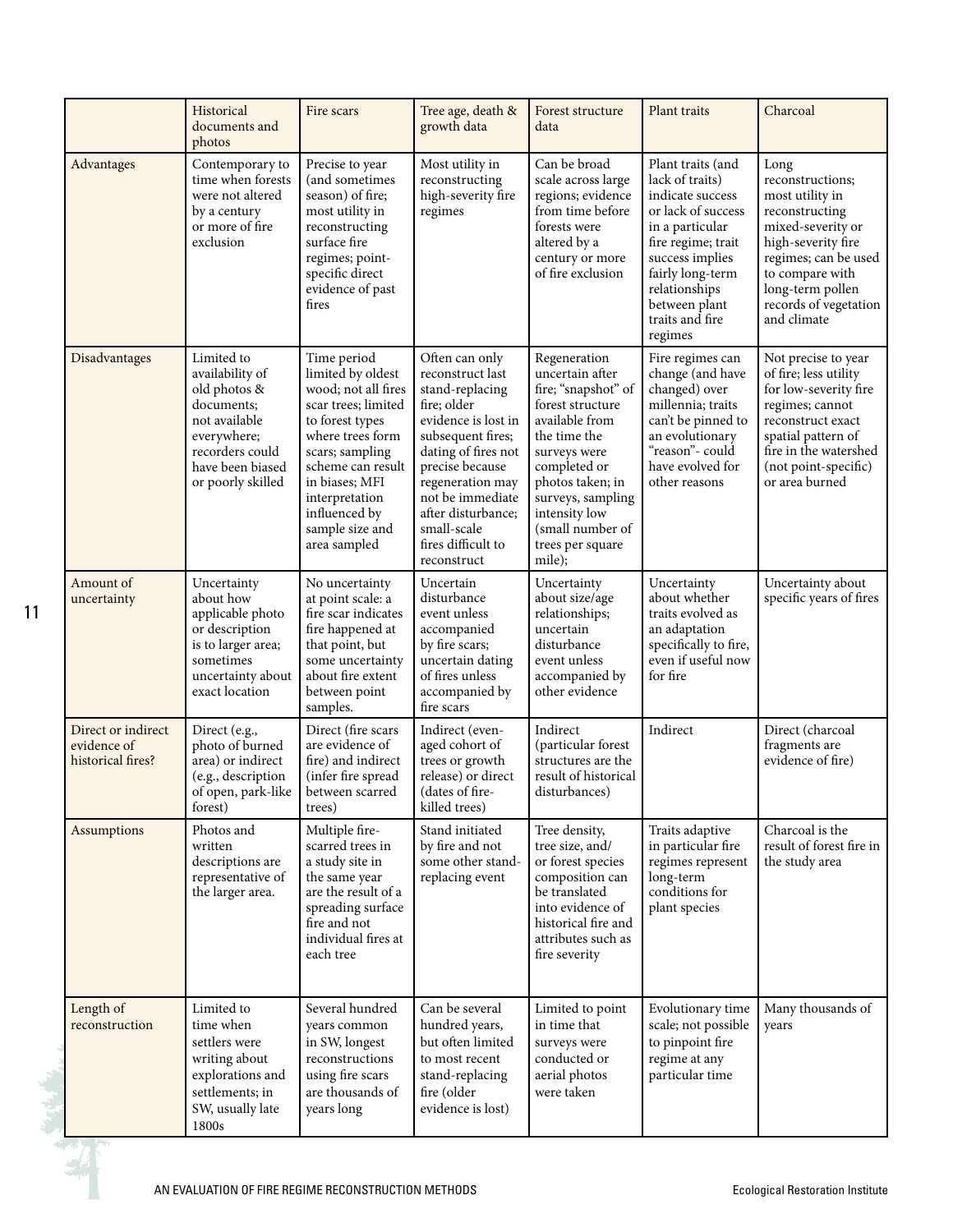|                                                        | Historical<br>documents and<br>photos                                                                                                                       | Fire scars                                                     | Tree age, death &<br>growth data                                                                                                                                                           | Forest structure<br>data                                                                      | Plant traits                                                                          | Charcoal                                                                                                                                                                 |
|--------------------------------------------------------|-------------------------------------------------------------------------------------------------------------------------------------------------------------|----------------------------------------------------------------|--------------------------------------------------------------------------------------------------------------------------------------------------------------------------------------------|-----------------------------------------------------------------------------------------------|---------------------------------------------------------------------------------------|--------------------------------------------------------------------------------------------------------------------------------------------------------------------------|
| Spatial resolution                                     | Depends on<br>source; usually<br>descriptions of<br>routes or small<br>regions, photos<br>of stands to<br>landscapes                                        | $<$ 1 to 1000s of<br>hectares                                  | Usually landscape<br>scale; small fires<br>difficult to detect                                                                                                                             | Large spatial scale<br>(many thousands<br>of hectares); small<br>fires difficult to<br>detect | Scale of species<br>distribution                                                      | Scale of watershed.<br>usually; cannot<br>reconstruct specific<br>fire perimeters or<br>sizes                                                                            |
| Temporal precision                                     | Documents and<br>photos are often<br>dated precisely,<br>but dates of<br>fires may not<br>be recorded<br>precisely if they<br>are not directly<br>witnessed | Precise to year<br>of fire and<br>sometimes to<br>season       | Cannot precisely<br>date fires with<br>tree germination<br>dates unless<br>accompanied<br>by fire-scar<br>information: can<br>precisely date fires<br>with fire-killed<br>tree death dates | No temporal<br>precision;<br>not possible<br>to determine<br>individual fire<br>years         | No temporal<br>precision;<br>not possible<br>to determine<br>individual fire<br>years | Not precise to<br>year; carbon dating<br>estimates are given<br>confidence limits                                                                                        |
| Forest structure<br>and composition<br>reconstruction? | Can glean some<br>information from<br>documents and<br>photos                                                                                               | Not possible to<br>reconstruct with<br>fire-scar data<br>alone | Useful tool for<br>reconstructing<br>forest structure<br>and composition                                                                                                                   | Useful tool for<br>reconstructing<br>forest structure<br>and composition                      | Not possible                                                                          | Not possible with<br>charcoal alone, but<br>often accompanied<br>by pollen studies,<br>which can be used<br>to understand forest<br>composition over<br>long time scales |

**Table 2.** Summary of advantages and disadvantages, uncertainty, direct/indirect data, assumptions, length of reconstruction possible, spatial and temporal resolution, and whether forest structure and composition can be reconstructed using each of six different reconstruction methods.

|                    | <b>Historical documents</b><br>and photos | Fire scars | Tree age, death &<br>growth data | Forest structure<br>data | Plant traits | Charcoal |
|--------------------|-------------------------------------------|------------|----------------------------------|--------------------------|--------------|----------|
| Frequency          |                                           | Direct     | Indirect                         | Indirect                 | Indirect     | Direct   |
| Seasonality        |                                           | Direct     |                                  |                          | Indirect     |          |
| Severity           | Direct or indirect                        | Direct     | Direct or indirect               | Indirect                 | Indirect     |          |
| Fire type          | Direct or indirect                        | Direct     | Direct or indirect               | Indirect                 | Indirect     |          |
| <b>Size</b>        | Direct                                    | Indirect   | Indirect                         |                          |              |          |
| Spatial complexity | Direct                                    |            |                                  |                          |              |          |

**Table 3**. Fire regime attributes that can be reconstructed by each of six different fire regime reconstruction methods, and an indication of whether the attributes are based on direct or indirect evidence. Boxes that are blank indicate that an attribute is usually not able to be reconstructed using that method.

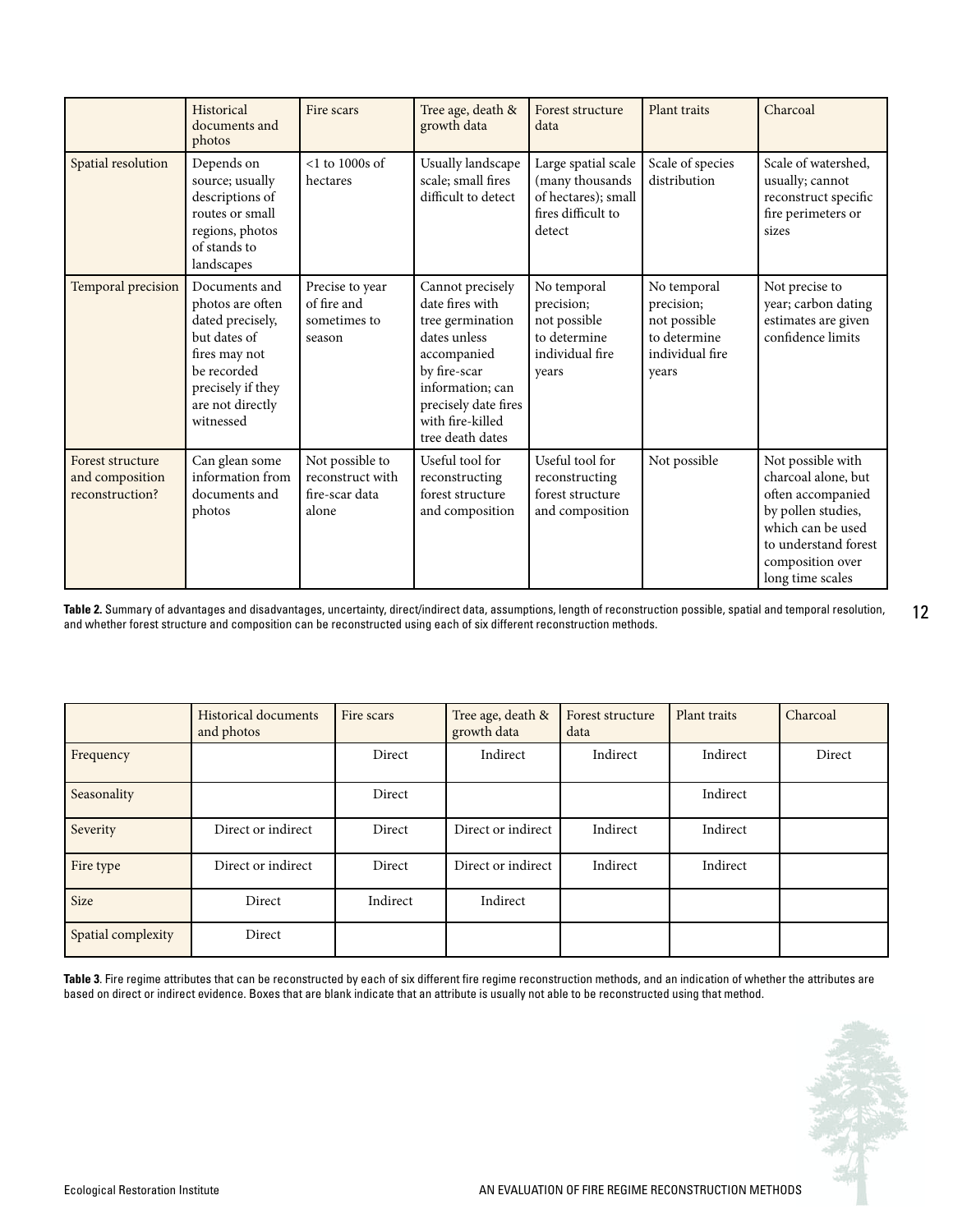#### **Conclusion**

All the methods discussed in this working paper have strengths and weaknesses, and are most appropriate for reconstructing particular fire regimes and fire regime attributes (Table 2) as well as for particular research or resource goals. While historical documents and photos are usually qualitative in nature, they serve as effective communication tools to teach or introduce fire history to diverse audiences. The fire-scar method provides strong evidence about low-severity historical fire frequency, seasonality, severity, and type. Other dendrochronology methods such as using tree ages, tree death dates, and growth releases, are most appropriate for reconstructing high-severity fire regimes, and can provide evidence of historical fire severity, type, and size. Forest structure data is most useful for reconstructing dominant species composition and tree density, and is valuable because it covers large landscapes. Plant traits can provide information about fire regimes that plants were subjected to over an evolutionary time scale. Fire regime attributes that can be inferred from plant traits include fire frequency, seasonality, severity, and type. Finally,

information about charcoal from soil cores is most useful for reconstructing high-severity fire and can be used to gain information about historical fire frequency over thousands of years.

Historical fire regimes are useful to inform current fire and forest management practices. Results of studies using these methods can contribute to prescribed fire programs that may need to measure tradeoffs of ecological benefit with other resources, including threatened and endangered species or human community health. However, it is not advisable to attempt to replicate exactly the historical fire regime in a modern context. Many management variables must be considered, including agency mission and policy, wildlife, smoke, WUI, costs, and climate change. Due to these variables, it is important to think about desired future conditions, which may be very different from historical conditions. As always, it is important to incorporate local data, knowledge, and monitoring in any forest restoration plan.

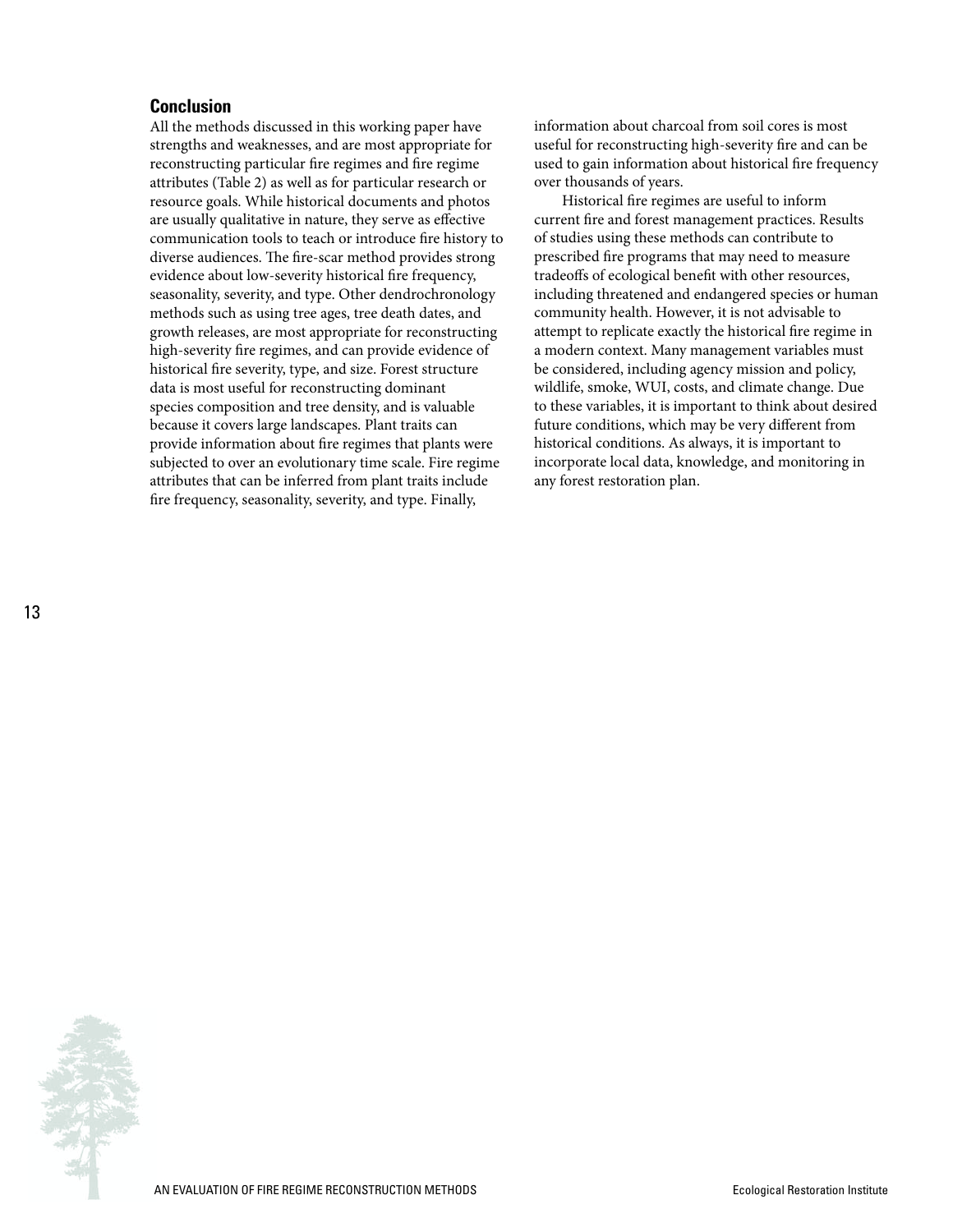#### **References**

Agee, J.K. 1993. Fire Ecology of Pacific Northwest Forests. Island Press, Washington, D.C.

Anderson, R.S., R.B. Jass, J.L. Toney, C.D. Allen, L.M. Cisneros-Dozal, M. Hess, J. Heikoop, J. Fessenden. 2008. Development of the mixed conifer forest in northern New Mexico and its relationship to Holocene environmental change. *Quaternary Research* 69: 263-275.

Bahre, C.J. 1991. A Legacy of Change: Historic Human Impact on Vegetation of the Arizona Borderlands. University of Arizona Press, Tucson, AZ.

Baker, W.L. 2012. Implications of spatially extensive historical data from surveys for restoring dry forests of Oregon's eastern Cascades. Ecosphere 3(3): 23.

Baker, W.L. and D. Ehle. 2001. Uncertainty in surface-fire history: the case of ponderosa pine forests in the western United States. *Canadian Journal of Forest Research* 31: 1205-1226.

Batek, M.J., A.J. Rebertus, W.A. Schroeder, T.L. Haithcoat, E. Compas, and R.P. Guyette. 1999. Reconstruction of early nineteenth-century vegetation and fire regimes in the Missouri Ozarks. *Journal of Biogeography* 26: 397-412.

Bell, W.A. 1870. New tracks in North America. 2nd Ed., 2 Vols. London: Chapman & Hall.

Bourdo, E.A. 1956. A review of the General Land Office Survey and of its use in quantitative studies of former forests. *Ecology* 37: 754- 768.

Bond, W.J., and J.J. Midgley. 2001. Ecology of sprouting in woody plants: the persistence niche. Trends in Ecology and Evolution 16(1): 45-51.

Brown, P.M., E.K. Heyerdahl, S.G. Kitchen, and M.H. Weber. 2008a. Climate effects on historical fires (1630-1900) in Utah. *International Journal of Wildland Fire* 17: 28-39.

Brown, P.M., C.L. Wienk, and A.J. Symstad. 2008b. Fire and forest history at Mount Rushmore. *Ecological Applications* 18(8): 1984- 1999.

Carcaillet, C., H. Almquist, H. Asnong, R.H.W. Bradshaw, J.S. Carrion, M.-J. Gaillard, K. Gajewski, J.N. Haas, S.G. Haberle, P. Hadorn, S.D. Müller, P.J.H. Richard, I. Richoz, M. Rösch, M.F. Sánchez Goñi, H. von Stedingk, A.C. Stevenson, B. Talon, C. Tardy, W. Tinner, E. Tryterud, L. Wick, and K.J. Willis. 2002. Holocene biomass burning and global dynamics of the carbon cycle. *Chemosphere* 49: 845-863.

Clements, F.E. 1910. The life history of lodgepole burn forests. USDA Forest Service Bulletin 79, Washington, DC. 56 pp.

Covington, W.W. 2003. The evolutionary and historical context. In: Ecological Restoration of Southwestern Ponderosa Pine Forests (P. Friederici, ed.), pp. 26-47. Island Press, Washington, DC.

Edmonds, M. 2001. The pleasures and pitfalls of written records. In: The Historical Ecology Handbook: A Restorationist's Guide to Reference Ecosystems (D. Egan and E.A. Howell, eds.), pp.73-99. Island Press, Washington, D.C.

Falk, D.A., C. Miller, D. McKenzie, and A.E. Black. 2007. Cross-scale analysis of fire regimes. *Ecosystems* 10: 809-823.

Farris, C.A., C.H. Baisan, D.A. Falk, S.R. Yool, and T.W. Swetnam. 2010. Spatial and temporal corroboration of a fire-scar-based fire history in a frequently burned ponderosa pine forest. *Ecological Applications* 20: 1598-1614.

Farris, C.A., C.H. Baisan, D.A. Falk, M.L. Van Horne, P.Z. Fulé, and T.W. Swetnam. 2013. A comparison of targeted and systematic fire-scar sampling for estimating historical fire frequency in southwestern ponderosa pine forests. *International Journal of Wildland Fire* 22: 1021-1033.

Fesenmyer, K.A. and N.L. Christensen, Jr. 2010. Reconstructing Holocene fire history in a southern Appalachian forest using soil charcoal. *Ecology*, 91: 662-670.

Fulé, P.Z., T.A. Heinlein, W.W. Covington, and M.M. Moore. 2003. Assessing fire regimes on Grand Canyon landscapes with fire-scar and fire-record data. *International Journal of Wildland Fire* 12: 129-145.

Fulé, P.Z., T.A. Heinlein, W.W. Covington, and M.M. Moore. 2003. Assessing fire regimes on Grand Canyon landscapes with fire-scar and fire-record data. *International Journal of Wildland Fire* 12: 129-145.

Fulé, P.Z., T.W. Swetnam, P.M. Brown, D.A. Falk, D.L. Peterson, C.D. Allen, G.H. Aplet, M.A. Battaglia, D. Binkley, C. Farris, R.E. Keane, E.Q. Margolis, H. Grissino-Mayer, C. Miller, C. Hull Sieg, C. Skinner, S.L. Stephens, and A. Taylor. 2014. Unsupported inferences of high severity fire in historical western United States dry forests: Response to Williams and Baker. *Global Ecology and Biogeography* 23: 825-830.

Gardner, J.J., and C. Whitlock. 2001. Charcoal accumulation following a recent fire in the Cascade Range, northwestern USA, and its relevance for fire-history studies. *The Holocene* 11: 541-549.

Grissino-Mayer, H.D. 1995. Tree-ring reconstructions of climate and fire history at El Malpais National Monument, New Mexico. PhD dissertation, University of Arizona, Tucson, AZ.

Hagmann, R.K., J.F. Franklin, and K.N. Johnson. 2013. Historical structure and composition of ponderosa pine and mixed-conifer forests in south-central Oregon. *Forest Ecology and Management* 304: 492-504.

He, T., J.G. Pausas, C.M. Belcher, D.W. Schwilk, and B.B. Lamont. 2012. Fire-adapted traits of *Pinus* arose in the fiery Cretaceous. *New Phytologist* 194: 751-759.

Hessburg, P.F., R.B. Salter, and K.M. James. 2007. Re-examining fire severity relations in pre-management era mixed conifer forests: inferences from landscape patterns of forest structure. *Landscape Ecology* 22: 5-24.

Hessl, A., J. Miller, J. Kernan, D. Keenum, and D. McKenzie. 2007. Mapping paleo-fire boundaries from binary point data: comparing interpolation methods. *The Professional Geographer* 59: 87-104.

Johnson, E.A. and S.L. Gutsell. 1994. Fire frequency models, methods and interpretations. *Advances in Ecological Research* 25: 239-287.

Kaye, M.W. and T.W. Swetnam. 1999. An assessment of fire, climate, and Apache history in the Sacramento Mountains, New Mexico. *Physical Geography* 20: 305-330.

Keeley, J.E., J.G. Pausas, P.W. Rundel, W.J. Bond, R.A. Bradstock. 2011. Fire as an evolutionary pressure shaping plant traits. Trends in Plant Science 16(8): 406-411.

Kipfmueller, K.F. and T.W. Swetnam. 2001. Using dendrochronology to reconstruct the history of forest and woodland ecosystems. In: The Historical Ecology Handbook: A Restorationist's Guide to Reference Ecosystems (D. Egan and E.A. Howell, eds.), pp.199-228. Island Press, Washington, D.C.

Lang D.M., and S.S. Stewart. 1910. Reconnaissance of the Kaibab National Forest. On file at North Kaibab Ranger District, Kaibab National Forest, Fredonia, Arizona.

Le Fer, D., and V.T. Parker. 2005. The effect of seasonality of burn on seed germination in chaparral: the role of soil moisture. Madroño 52(3): 166-174.

Leahy, M.J. and K.S. Pregitzer. 2003. A comparison of presettlement and present-day forests in northeastern lower Michigan. *American Midland Naturalist* 149: 71–89.

Leiberg, J.B., T.F. Rixon, and A. Dodwell. 1904. Forest conditions in the San Francisco Mountains Forest Reserve, Arizona. US Geological Survey Professional Paper No. 22. US Government Printing Office, Washington, DC.

Margolis, E.Q., T.W. Swetnam, and C.D. Allen. 2007. A stand-replacing fire history in upper montane forests of the southern Rocky Mountains. *Canadian Journal of Forest Research* 37: 2227-2241.

2011. Historical stand-replacing fire in upper montane forests of the Madrean Sky Islands and Mogollon Plateau, southwestern USA. *Fire Ecology* 7: 88-107.

Mast, J.N., P.Z. Fulé, M.M. Moore, W.W. Covington, and A.E.M. Waltz. 1999. Restoration of presettlement age structure of an Arizona ponderosa pine forest. *Ecological Applications* 9(1): 228-239.

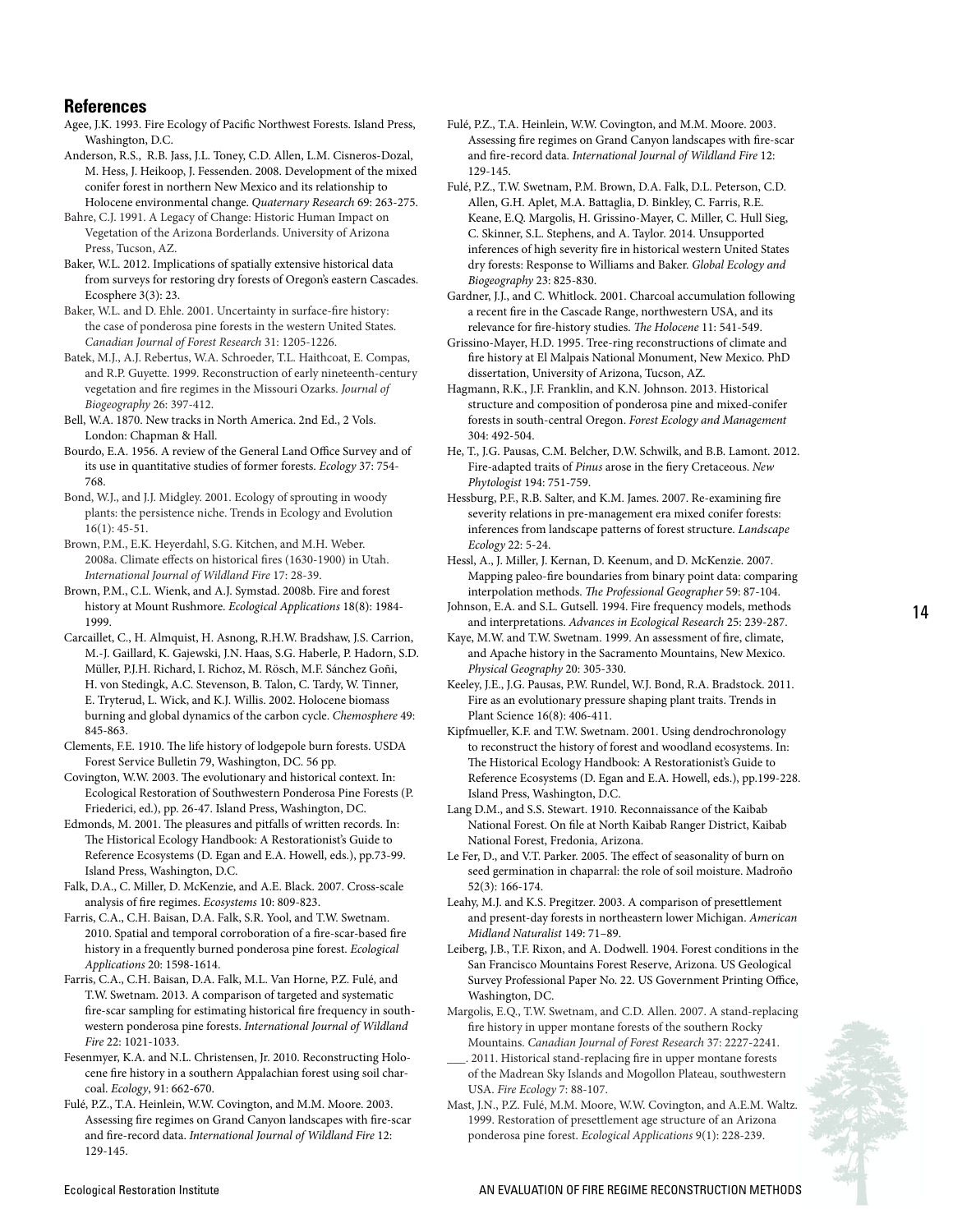- Mastrandrea, M.D., C.B. Field, T.F. Stocker, O. Edenhofer, K.L. Ebi, D.J. Frame, H. Held, E. Kriegler, K.J. Mach, P.R. Matschoss, G.-K. Plattner, G.W. Yohe, and F.W. Zwiers. 2010. Guidance Note for Lead Authors of the IPCC Fifth Assessment Report on Consistent Treatment of Uncertainties. Intergovernmental Panel on Climate Change (IPCC). Available at http://www.ipcc.ch.
- Minnich, R.A., M.G. Barbour, J.H. Burk, and J. Sosa-Ramírez. 2000. Californian mixed-conifer forests under unmanaged fire regimes in the Sierra San Pedro Mártir, Baja California, Mexico. *Journal of Biogeography* 27: 105-129.
- Paine, C.E.T., C. Stahl, E.A. Courtois, S. Patiño, C. Sarmiento, and C. Baraloto. 2010. Functional explanations for variation in bark thickness in tropical rain forest trees. *Functional Ecology* 24: 1202- 1210.
- Radeloff, V.C., D.J. Mladenoff, H.S. Hong, and M.S. Boyce. 1999. Forest landscape change in northwestern Wisconsin pine barrens from pre-European settlement to present. *Canadian Journal of Forest Research* 29: 1649-1659.
- Roccaforte, J.P., P.Z. Fulé, W.W. Chancellor, and D.C. Laughlin. 2012. Woody debris and tree regeneration dynamics following severe wildfires in Arizona ponderosa pine forests. *Canadian Journal of Forest Research* 42: 593-604.
- Romme, W.H. 1982. Fire and landscape diversity in subalpine forests of Yellowstone National Park. *Ecological Monographs* 52: 199-221.
- Savage, M. and J.N. Mast. 2005. How resilient are southwestern ponderosa pine forests after crown fires? *Canadian Journal of Forest Research* 35: 967-977.
- Schulte, L.A., and D.J. Mladenoff. 2001. The original US Public Land Survey records: their use and limitations in reconstructing presettlement vegetation. *Journal of Forestry* 99: 5-10.
- Schulte, L.A., and D.J. Mladenoff. 2005. Severe wind and fire regimes in northern forests: historical variability at the regional scale. *Ecology* 86: 431-445.
- Sibold, J.S., T.T. Veblen, and M.E. González. 2006. Spatial and temporal variation in historic fire regimes in subalpine forests across the Colorado Front Range in Rocky Mountain National Park, Colorado, USA. *Journal of Biogeography* 33: 631–647.
- Spies, T.A. 1998. Forest structure: a key to the ecosystem. *Northwest Science 72*: 34–39.
- Swetnam, T.W. 1993. Fire history and climate change in giant sequoia groves. *Science* 262: 885-889.
- Swetnam, T., and C. Baisan. 1996. Historical fire regime patterns in the southwestern United States since AD 1700. In: Fire Effects in Southwestern Forest: Proceedings of the 2nd La Mesa Fire Symposium (CD Allen, ed.), pp. 11-32. USDA Forest Service, Rocky Mountain Research Station, General Technical Report RM-GTR-286.
- Taylor, A.H. and C.N. Skinner 1998. Fire history and landscape dynamics in a late-successional reserve, Klamath Mountains, California, USA. *Forest Ecology and Management* 111: 285-301.
- Van Horne, M.L., and P.Z. Fulé. 2006. Comparing methods of reconstructing fire history using fire scars in a southwestern United States ponderosa pine forest. *Canadian Journal of Forest Research* 36: 855-867.
- Veblen, T.T., K.S. Hadley, E.M. Nel, T. Kitzberger, M. Reid, and R. Villalba. 1994. Disturbance regime and disturbance interactions in a Rocky Mountain subalpine forest. *Journal of Ecology* 82: 125-135.
- Webb, R.H., D.E. Boyer, and R.M. Turner (eds.) 2010. Repeat Photography: Methods and Applications in the Natural Sciences. Island Press, Washington, DC. 337 pp.
- Weng, C., and S.T. Jackson. 1999. Late Glacial and Holocene vegetation history and paleoclimate of the Kaibab Plateau, Arizona. *Palaeogeography, Palaeoclimatology, Palaeoecology* 153: 179-201.
- Whipple, A.A., R.M. Grossinger, and F.W. Davis. 2010. Shifting baselines in a California oak savanna: nineteenth century data to inform restoration scenarios. *Restoration Ecology* 19: 88-101.
- Whisenant SG. 1990. Changing Fire Frequencies on Idaho's Snake River Plains: Ecological and Management Implications. Logan (UT): US Department of Agriculture, Forest Service, Intermountain Research Center. General Technical Report INT-276.
- Whitlock, C. and C. Larsen. 2001. Charcoal as a fire proxy. In *Tracking environmental change using lake sediments,* pp. 75-97. Springer Netherlands.
- Whitlock, C., C.N. Skinner, P.J. Bartlein, T. Minckley, and J.A. Mohr. 2004. Comparison of charcoal and tree-ring records of recent fires in the eastern Klamath Mountains, California, USA.
- Whitney, G.G., and J.P. DeCant. 2001. Government Land Office surveys and other early land surveys. In: The Historical Ecology Handbook: A Restorationist's Guide to Reference Ecosystems (D. Egan and E.A. Howell, eds.), pp.147-172. Island Press, Washington, D.C.
- Williams, M.A. and W.L. Baker. 2010. Bias and error in using survey records for ponderosa pine landscape restoration. *Journal of Biogeography* 37: 707-721.
- 2012a. Spatially extensive reconstructions show variableseverity fire and heterogeneous structure in historical western United States dry forests. *Global Ecology and Biogeography* 21: 1042-1052.
- \_\_\_\_. 2012b. Comparison of the *higher*-severity fire regime in historical (A.D. 1800s) and modern (A.D. 1984–2009) montane forests across 624,156 ha of the Colorado Front Range. *Ecosystems* 15: 832-847.
- \_\_\_\_. 2013. Variability of historical forest structure and fire across ponderosa pine landscapes of the Coconino Plateau and south rim of Grand Canyon National Park, Arizona, USA. *Landscape Ecology* 28: 297-310.
- 2014. High-severity fire corroborated in historical dry forests of the western United States: response to Fulé *et al. Global Ecology and Biogeography* 23: 831-835.
- Woolsey, T.S. 1911. Western yellow pine in Arizona and New Mexico. US Department of Agriculture Bulletin 101. US Department of Agriculture, Washington, DC.
- Yocom, L.L. and P.Z. Fulé. 2012. Human and climate influences on frequent fire in a high-elevation tropical forest. *Journal of Applied Ecology* 49: 1356-1364.

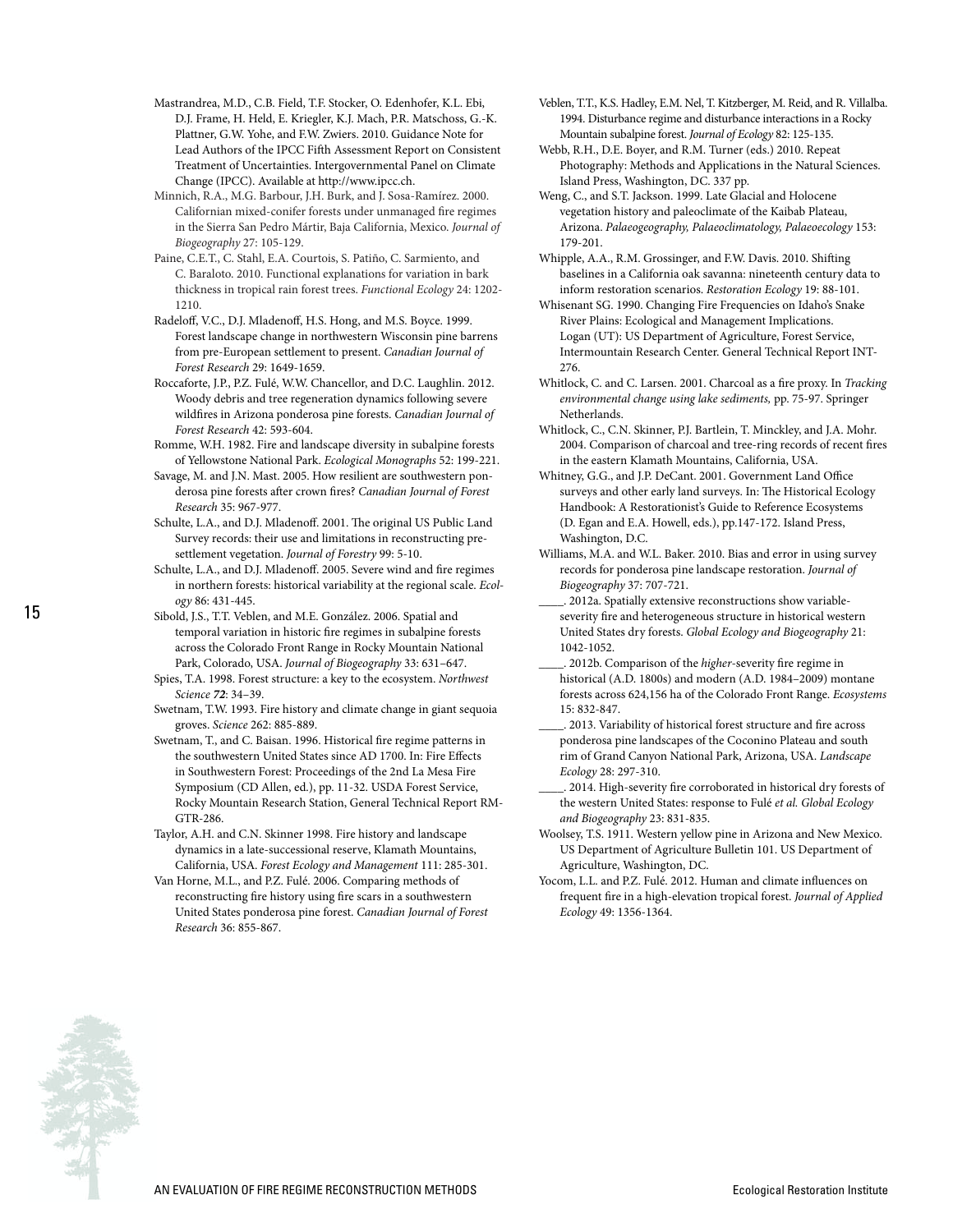**Working Papers in Intermountain West Frequent-Fire Forest Restoration**

- **1: Restoring the Uinkaret Mountains: Operational Lessons and Adaptive Management Practices**
- **2: Understory Plant Community Restoration in the Uinkaret Mountains, Arizona**
- **3: Protecting Old Trees from Prescribed Fire**
- **4: Fuels Treatments and Forest Restoration: An Analysis of Benefits**
- **5: Limiting Damage to Forest Soils During Restoration**
- **6: Butterflies as Indicators of Restoration Progress**
- **7: Establishing Reference Conditions for Southwestern Ponderosa Pine Forests**
- **8: Controlling Invasive Species as Part of Restoration Treatments**
- **9: Restoration of Ponderosa Pine Forests to Presettlement Conditions**
- **10: The Stand Treatment Impacts on Forest Health (STIFH) Restoration Model**
- **11: Collaboration as a Tool in Forest Restoration**
- **12: Restoring Forest Roads**
- **13: Treating Slash after Restoration Thinning**
- **14: Integrating Forest Restoration Treatments with Mexican Spotted Owl Habitat Needs**
- **15: Effects of Forest Thinning Treatments on Fire Behavior**
- **16: Snags and Forest Restoration**
- **17: Bat Habitat and Forest Restoration Treatments**
- **18: Prescribed and Wildland Use Fires in the Southwest: Do Timing and Frequency Matter?**
- **19: Understory Seeding in Southwestern Forests Following Wildfire and Ecological Restoration Treatments**
- **20: Controlling Cheatgrass in Ponderosa Pine and Pinyon-Juniper Restoration Areas**
- **21: Managing Coarse Woody Debris in Frequent-fire Southwestern Forests**
- **22: Restoring Spatial Pattern to Southwestern Ponderosa Pine Forests**
- **23: Guidelines for Managing Small Mammals in Restored Ponderosa Pine Forests of Northern Arizona**
- **24: Protecting Old Trees from Prescribed Burning**
- **25: Strategies for Enhancing and Restoring Rare Plants and Their Habitats in the Face of Climate Change and Habitat Destruction in the Intermountain West**
- **26: Wildlife Habitat Values and Forest Structure in Southwestern Ponderosa Pine: Implications for Restoration**
- **27: Fuel Treatment Longevity**
- **28: Southwestern Mixed-Conifer Forests: Evaluating Reference Conditions to Guide Ecological Restoration Treatments**
- **29: Post-Wildfire Restoration of Structure, Composition, and Function in Southwestern Ponderosa Pine and Warm/Dry Mixed-Conifer Forests**
- **30: Impact of Forest Restoration Treatments on Southwestern Ponderosa Pine Tree Resistance to Bark Beetles**
- **31: Climate Change Impacts on Bark Beetle Outbreaks and the Impact of Outbreaks on Subsequent Fires**

For more information about forest restoration, contact the ERI at (928) 523-7182 or **nau.edu/eri**.